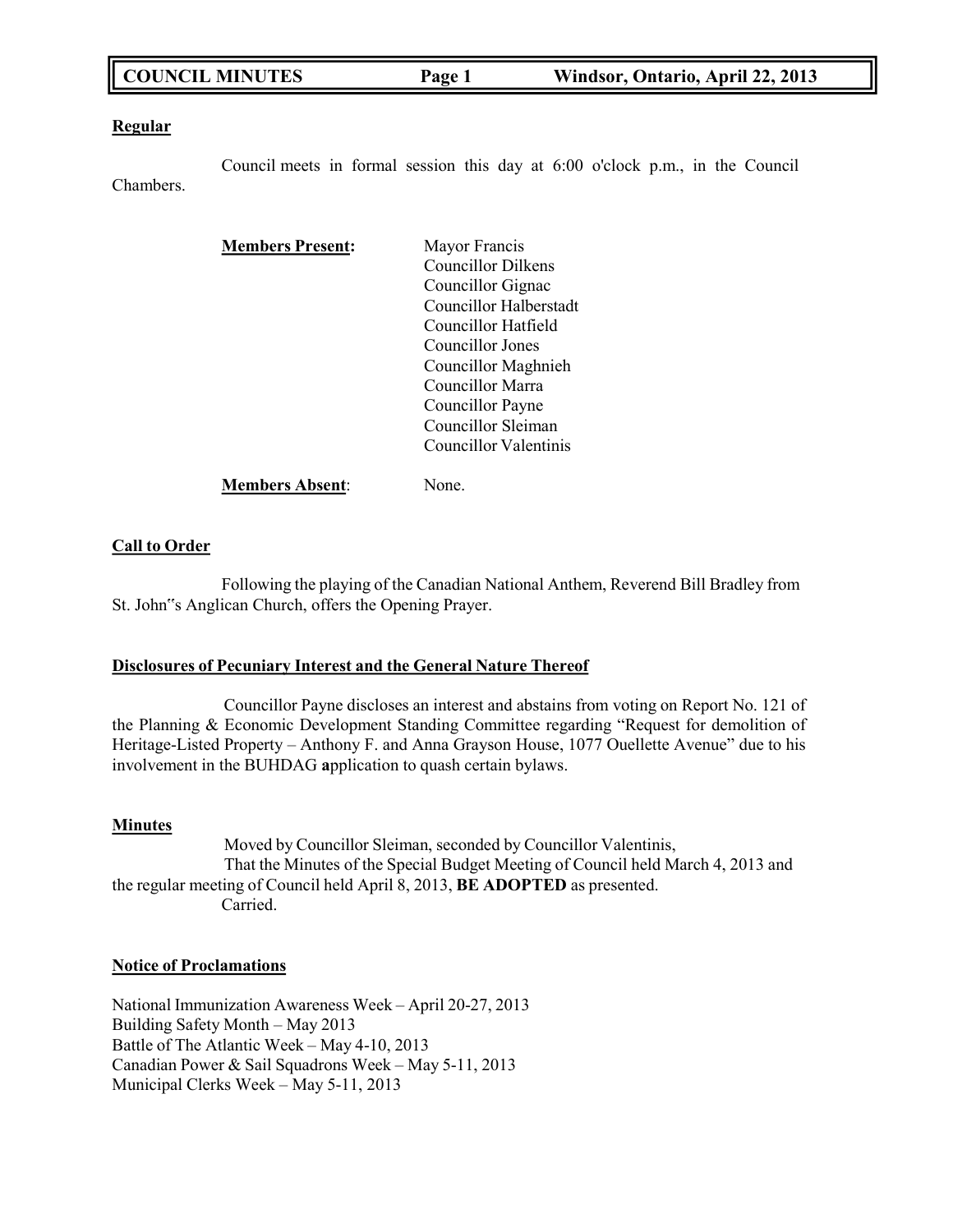# **COUNCIL MINUTES Page 2 April 22, 2013**

### **Committee of the Whole**

Moved by Councillor Dilkens, seconded by Councillor Gignac,

That Council do now rise and move into Committee of the Whole with the Mayor presiding for the purpose of dealing with:

- (a) communication items;
	- (b) consent agenda;
	- (c) hearing requests for deferrals or referrals of any items of business;
	- (d) hearing presentations and delegations;
	- (e) consideration of business items;
	- (f) consideration of Committee reports:
		- (i) **Report of Special In-Camera Meeting or other Committee as may be held prior to Council** (if scheduled); and

(g) consideration of by-laws 53-2013 through 59-2013 (inclusive). Carried.

# **Communications**

Moved by Councillor Halberstadt, seconded by Councillor Hatfield,

**M116–2013** That the following Communication Items 1 to 8, 10 and 14 to 15 inclusive, as set forth in the Council Agenda **BE REFERRED** as noted except Communication No. 9, 11, 12 and 13 which are dealt with as follows:

### **Communication No. 9:**

Moved by Councillor Marra, seconded by Councillor Maghnieh,

**M117-2013** That the request of Walker Homesites Athletic Club dated January 2013,

**BE APPROVED** in the amount of a \$1,000.00 sponsorship from the City of Windsor for the Team to attend the 2013 Pee Wee Minor Team to Cooperstown, New York, for a week long international tournament in the Summer of 2013, and that this **BE CHARGED** to the Sponsorship Fund.

Carried.

Councillors Halberstadt and Hatfield voting nay.

APR2013

# **Communication No. 11:**

Moved by Councillor Sleiman, seconded by Councillor Valentinis,

**M153-2013** That the request for a waiving of fees for the cost of obtaining the alley between Alexis Road and Chandler in the 2485 block as submitted by Robert Thorpe, **BE DEFERRED**, as well as all other alley requests, and that enforcement by Administration for existing encroachments not related to safety issues stand down until such time as Administration responds to CQ24-2012 by Councillor Payne regarding alleys and options for closing and selling of alleys.

Carried.

AF2013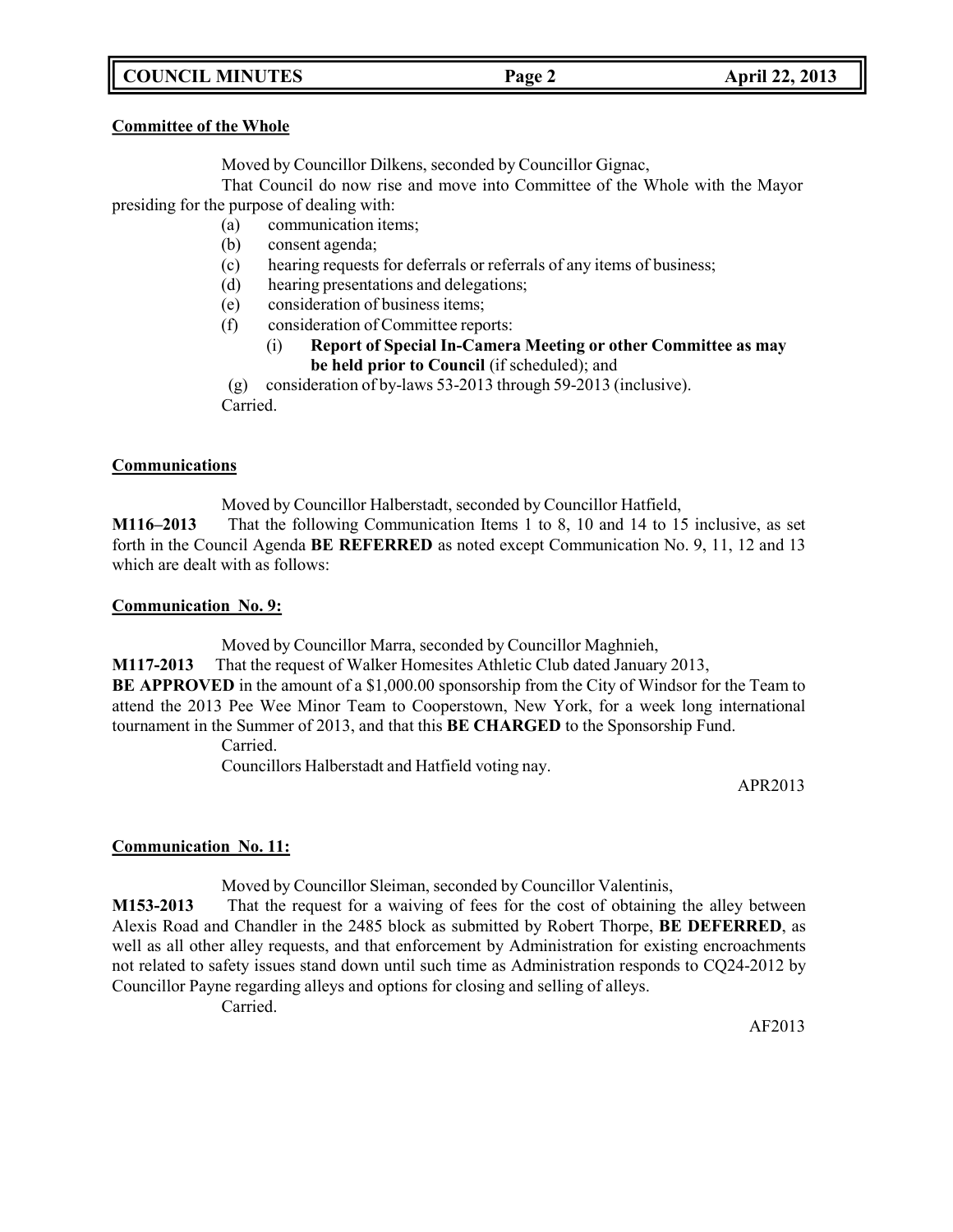### **Communication No. 12:**

Moved by Councillor Hatfield, seconded by Councillor Jones,

**M154-2013** That the request of Canvas Campus advising of the presentation by Dr. David Suzuki at the WFCU Centre on April 25, 2013 **BE RECEIVED**, and further, that Council **APPROVE** sponsorship in the amount of \$500. towards this event and that this **BE CHARGED** to the Budget Stabilization Reserve (BSR) Fund.

Carried.

### APR2013

### **Communication No. 13:**

Moved by Councillor Hatfield, seconded by Councillor Sleiman,

**M155-2013** That Council **APPROVE** a full page option in the amount of \$2,000.00 for advertising purposes for the 2013 Negev Dinner in Tribute to Denise and Peter Hrastovec, which will be held on Wednesday, June 19, 2013, and that this **BE CHARGED** to the Budget Stabilization Reserve (BSR) Fund.

Carried.

Councillors Gignac and Halberstadt voting nay.

APR2013

| <b>Item</b>    | From                                           | <b>Description</b>                                                          |
|----------------|------------------------------------------------|-----------------------------------------------------------------------------|
|                |                                                | 2010 OMPF Reconciliation Announced Amid Future Funding                      |
|                | Association of                                 | Uncertainty.                                                                |
| $\mathbf{1}$   | Municipalities of Ontario                      | <b>Chief Financial Officer &amp; City Treasurer</b>                         |
|                | (AMO)                                          | Note & File                                                                 |
|                |                                                | <b>MMA2013</b>                                                              |
|                | Federation of Canadian                         | Nominations to FCM"s Board of Directors.                                    |
| $\overline{2}$ | Municipalities (FCM)                           | Note & File                                                                 |
|                |                                                | <b>GM2013</b>                                                               |
|                |                                                | City of Windsor – Former Wickes Manufacturing Facility, Risk                |
|                | Federation of Canadian                         | Assessment and Site Specific Remedial Action Plan.                          |
| $\overline{3}$ | Municipalities (FCM)                           | <b>Chief Financial Officer &amp; City Treasurer</b><br><b>City Engineer</b> |
|                |                                                | Note & File                                                                 |
|                |                                                | <b>GM2013</b>                                                               |
|                |                                                | Motion of the Town of Tecumseh Regarding the Closure of the                 |
|                | Director Staff                                 | Sandwich Street Post Office, 3201 Sandwich Street, City of                  |
| $\overline{4}$ | Services/Clerk, Town of                        | Windsor.                                                                    |
|                | Tecumseh                                       | Note & File                                                                 |
|                |                                                | <b>GM2013</b>                                                               |
|                |                                                | Little 10 <sup>th</sup> Concession Drain Repair & Improvement, Section 78   |
|                |                                                | Drainage Act Engineer"s Drainage Report. (enclosed for Mayor                |
| 5              | Town of Tecumseh                               | & Council only due to size)                                                 |
|                |                                                | <b>City Engineer</b>                                                        |
|                |                                                | Note & File                                                                 |
|                |                                                | <b>SW2013</b>                                                               |
|                |                                                | Consent Authority Agenda Record Hearing to be held on                       |
|                | Secretary/Treasurer<br>Committee of Adjustment | Wednesday, April 24, 2013, Room 406, 400 City Hall Square                   |
| 6              |                                                | East, Windsor.                                                              |
|                |                                                | Note & File<br>ZC2013                                                       |
|                |                                                |                                                                             |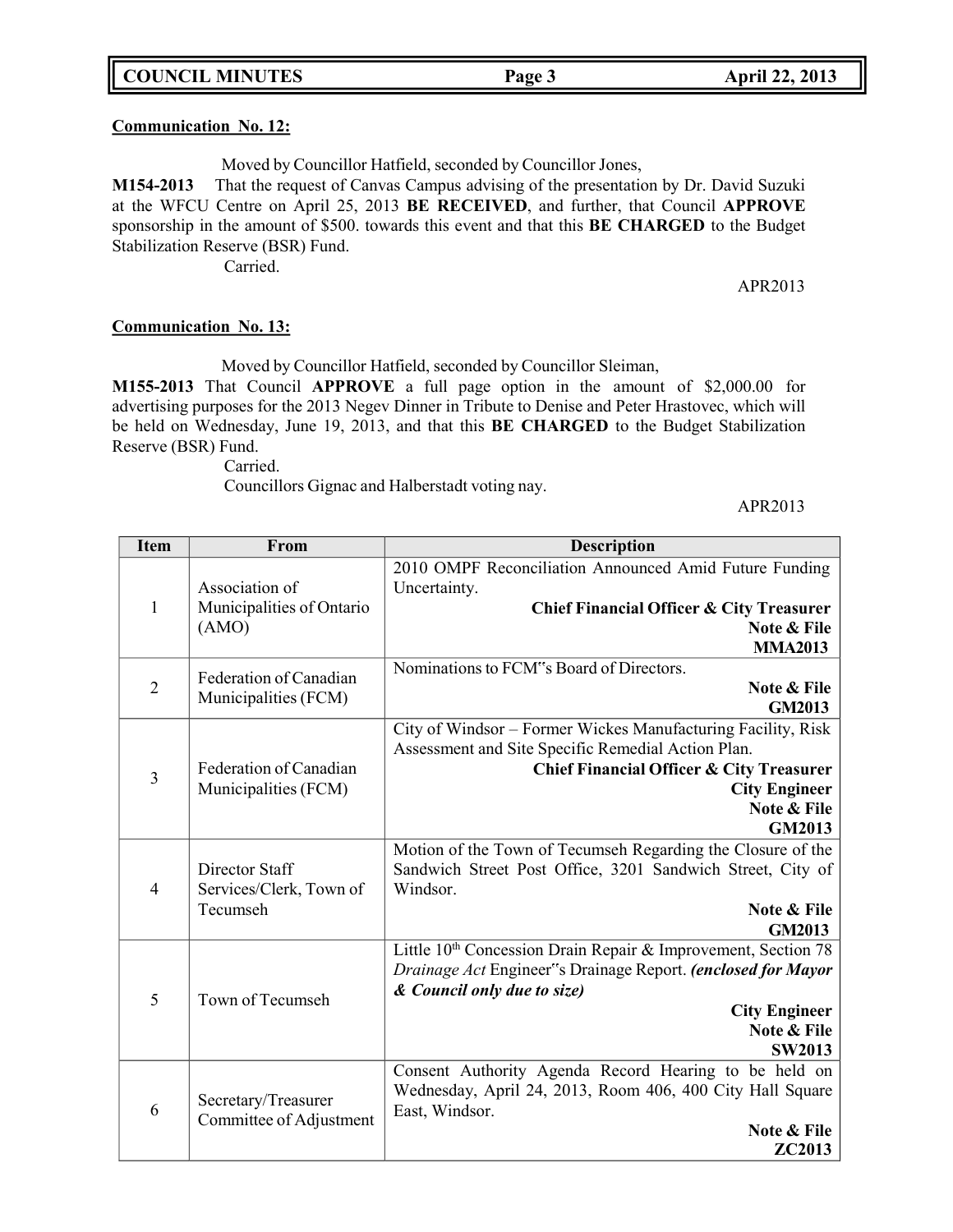**COUNCIL MINUTES Page 4 April 22, 2013**

| 7  | Manager of Urban Design                     | Application of The Electromac Group Inc. for Site Plan<br>Approval to permit a new industrial building located at 600<br>Sprucewood Drive.                                                      |
|----|---------------------------------------------|-------------------------------------------------------------------------------------------------------------------------------------------------------------------------------------------------|
|    |                                             | Note & File<br>ZS/10562                                                                                                                                                                         |
|    |                                             | Application of the City of Windsor for zoning amendment to<br>permit the creation of a Community Park/Woodland for lands<br>located at 0 St. Patrick"s Avenue.                                  |
| 8  | Manager of Development<br>Applications      | Clerk"s Note: Communication No. 8 description should read<br>"Application of the City of Windsor for rezoning from current<br>GD1.4 to residential RD1.4 with a hold provision."<br>Note & File |
|    |                                             | ZB/11661                                                                                                                                                                                        |
| 9  | <b>Walker Homesites</b>                     | Walker Homesites Fundraising Letter – Selling advertising<br>space for logo to be displayed on sponsorship banner.<br><b>Chief Financial Officer &amp; City Treasurer</b>                       |
|    | Athletic Club                               | <b>COUNCIL DIRECTION REQUESTED</b><br><b>APR2013</b>                                                                                                                                            |
|    | United Way/Centraide                        | Thank you letter to the City of Windsor and its employees for<br>supporting the 2012 Campaign.                                                                                                  |
| 10 | Windsor-Essex County                        | Note & File<br><b>APR2013</b>                                                                                                                                                                   |
|    |                                             | Request for Waiving of Fees for the cost of obtaining the alley<br>between Alexis Road & Chandler.                                                                                              |
| 11 | Robert Thorpe, Resident                     | <b>City Engineer</b><br><b>City Planner</b>                                                                                                                                                     |
|    |                                             | <b>Chief Financial Officer &amp; City Treasurer</b>                                                                                                                                             |
|    |                                             | <b>COUNCIL DIRECTION REQUESTED</b><br><b>AF2013</b>                                                                                                                                             |
|    |                                             | Request for financial support and to attend a presentation by Dr.<br>David Suzuki at the WFCU Centre on April 25, 2013 at 10:00<br>o"clock a.m.                                                 |
| 12 | Canvas Campus                               | <b>Chief Financial Officer &amp; City Treasurer</b><br><b>COUNCIL DIRECTION REQUESTED</b>                                                                                                       |
|    |                                             | <b>APR2013</b><br>Request for Sponsorship for the upcoming Negev Dinner on                                                                                                                      |
| 13 | Mayor"s Office, City of<br>Windsor & Jewish | June 19, 2013.<br><b>Chief Financial Officer &amp; City Treasurer</b>                                                                                                                           |
|    | National Fund Windsor                       | <b>COUNCIL DIRECTION REQUESTED</b><br><b>APR2013</b>                                                                                                                                            |
|    |                                             | Additional Meeting for McKay Residents - March 21, 2013.<br>(See Committee Report No. 109 of the Environment,                                                                                   |
| 14 | City Engineer                               | Transportation & Public Safety Standing Committee)<br>Note & File                                                                                                                               |
|    |                                             | <b>ST2013</b><br>Michigan Department of Transportation (MDOT) Hazardous                                                                                                                         |
| 15 | City Engineer                               | Materials Routing - Proposed Changes.<br>Note & File                                                                                                                                            |
|    |                                             | <b>ST2013</b>                                                                                                                                                                                   |

Carried.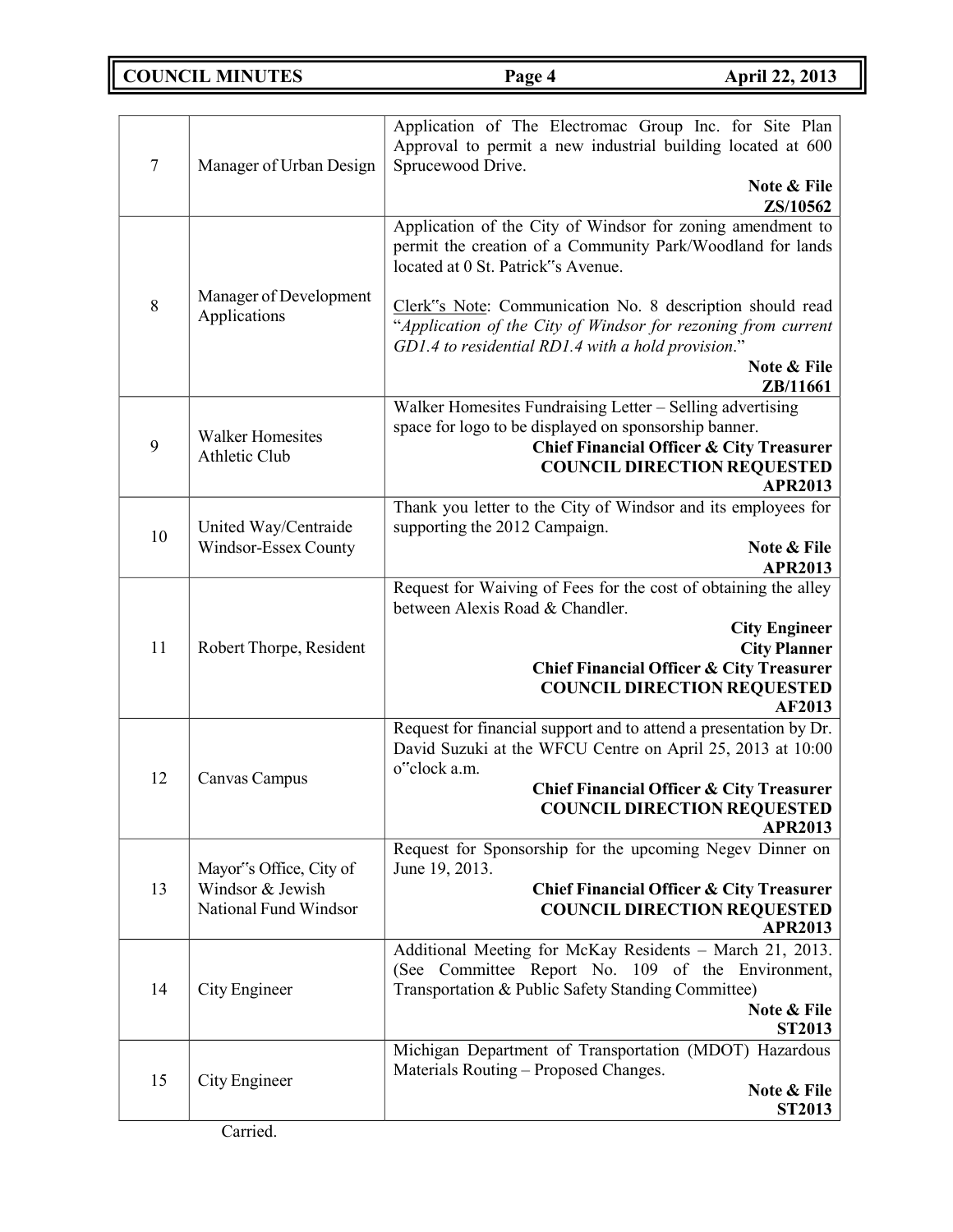# **COUNCIL MINUTES Page 5 April 22, 2013**

# **Consent Agenda**

Moved by Councillor Jones, seconded by Councillor Maghnieh,

That the following Consent Agenda and the recommendations contained in the administrative reports **BE APPROVED** as amended:

Item 3 Housekeeping Amendments to Schedule A of By-Law No. 15-2010; A By-Law to Appoint a Chief Building Official and Inspectors to Enforce the Building Code Act

- Item 4 Titcombe Park MNR Land Use Permit
- Item 5 Significant Municipal Event Status; Beaverfest 2013, May 30-June 2, 2013 and Windsor Rib Fest, August 22-25, 2013, Riverfront Festival Plaza and Riverfront Civic Terrace
- Item 7 RFP #26-13 Retain Consultant, Flow Monitoring and Hydraulic Modeling of the Sewer System
- Item 8 Chimczuk Bequest to City
- Item 9 Ottawa Streetscape Improvements Tender No. 19-13

# **Consent Committee Reports**

| <b>Environment, Transportation and Public Safety Standing Committee</b> |                |                                                 |
|-------------------------------------------------------------------------|----------------|-------------------------------------------------|
| No.                                                                     |                | <b>Description</b>                              |
|                                                                         | Report No. 109 | McKay/Dominion/Longfellow Traffic Calming Study |

| <b>Executive Committee</b> |                |                                                                      |
|----------------------------|----------------|----------------------------------------------------------------------|
| No.                        |                | <b>Description</b>                                                   |
|                            | Report No. 129 | Mobile Computing Strategy                                            |
|                            | Report No. 130 | Establishing an Administrative Penalty System for the Parking By-Law |
|                            | Report No. 131 | Minutes of the Transit Windsor and Windsor Chartabus meeting held    |
|                            |                | February 26, 2013                                                    |

Carried.

# **Deferrals and/or Referrals and Withdrawals**

# **Item 2 - Notice of Trespass Policy**

At the request of Administration, this matter is being further deferred to allow for additional review of the issues.

AL2013 2

(For final disposition of this matter, see Clause **CR71/2013** in Schedule "A" attached hereto.)

# **Presentations & Delegations:**

# **PRESENTATIONS:**

None presented.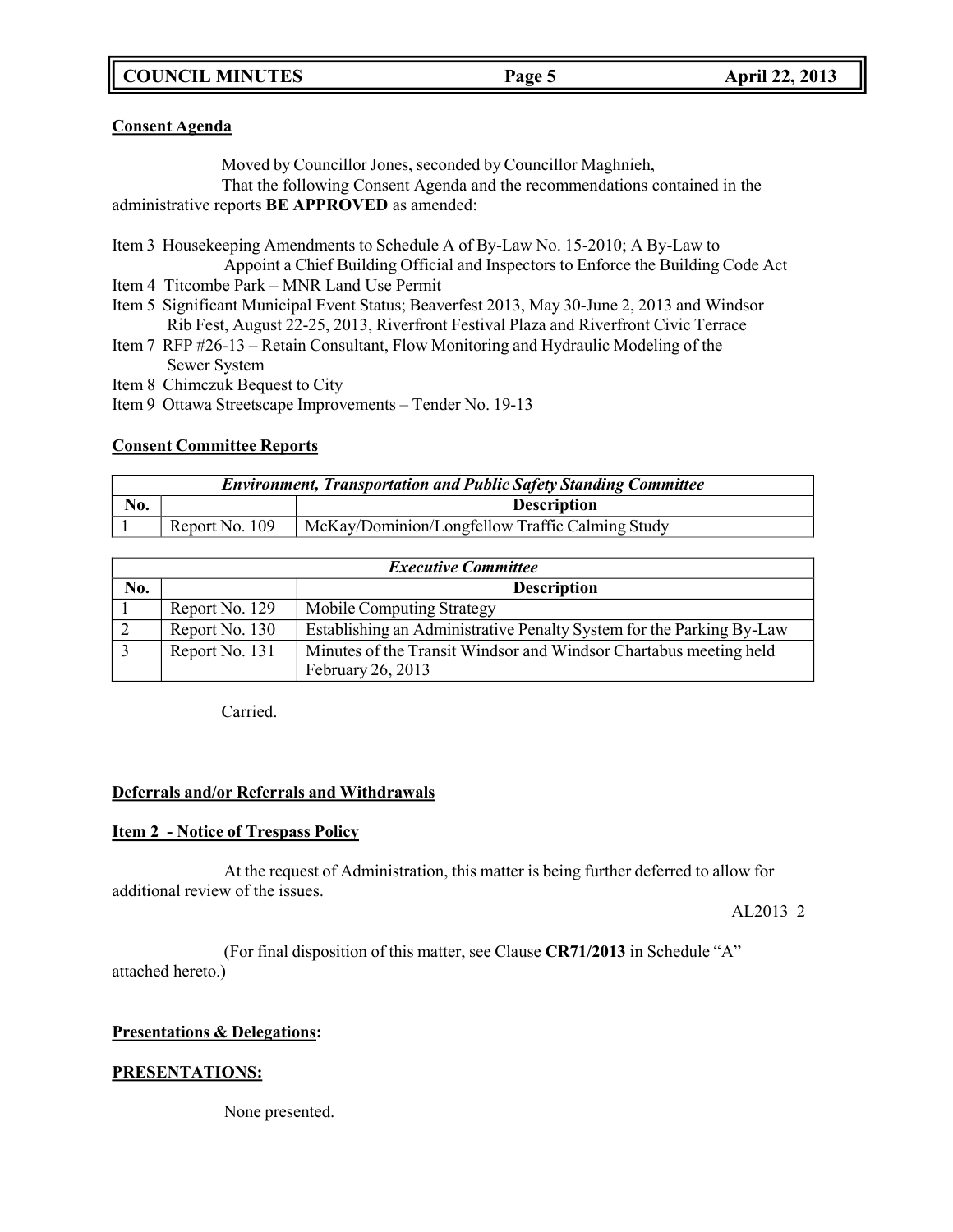### **DELEGATIONS**

# **Report No. 121 of the Planning & Economic Development Standing Committee Request for demolition of Heritage-Listed Property – Anthony F. and Anna Grayson House, 1077 Ouellette Avenue**

### **Susan Easterbrook, Solicitor representing Developers and Dr. Christopher Blue**

Susan Easterbrook, Solicitor representing Developers and Dr. Christopher Blue, appear before Council and are available for questions regarding the request for demolition of Heritage-listed Property – Anthony F. and Anna Grayson House, 1077 Ouellette Avenue, which was first discussed at the April 8, 2013 meeting of Council.

MB2013

(For final disposition of this matter, see Clause **M152-2013** in Schedule "A" attached hereto.)

# **Establishment of 2013 Tax Policy and Municipal Tax Rates**

### **Robert Maich, Golden Razor**

Robert Maich, Golden Razor, appears before Council to provide comment regarding the establishment of 2013 tax policy and municipal tax rates and suggests that Council reduce the disparity/gap between classes over the long-term as opposed to widening that gap, thus creating winning conditions.

### **ACEA/11600** 1

(For final disposition of this matter, see Clause **CR70/2013** in Schedule "A" attached hereto.)

### **Report No. 117 of the Social Development, Health & Culture Standing Committee (Museum Feasibility Development Study Report)**

### **Dr. David Wonham**

Dr. David Wonham, appears before Council to provide comment regarding the Museum Feasibility Development Study Report, suggesting that it is premature to deal with this due to the status of the Chimczuk Estate and the Application to Superior Court, and that in the absence of this funding source, alternatives need to be considered.

# **Leisha Nazarewich, President, Windsor Historic Sites Association**

Leisha Nazarewich, President, Windsor Historic Sites Association, appears before Council to provide comment regarding the Museum Feasibility Development Study Report, suggesting that Windsor"s Community Museum has outgrown the spaces within the Francois Baby House and that it is important to have the Museum expanded into the Art Gallery location.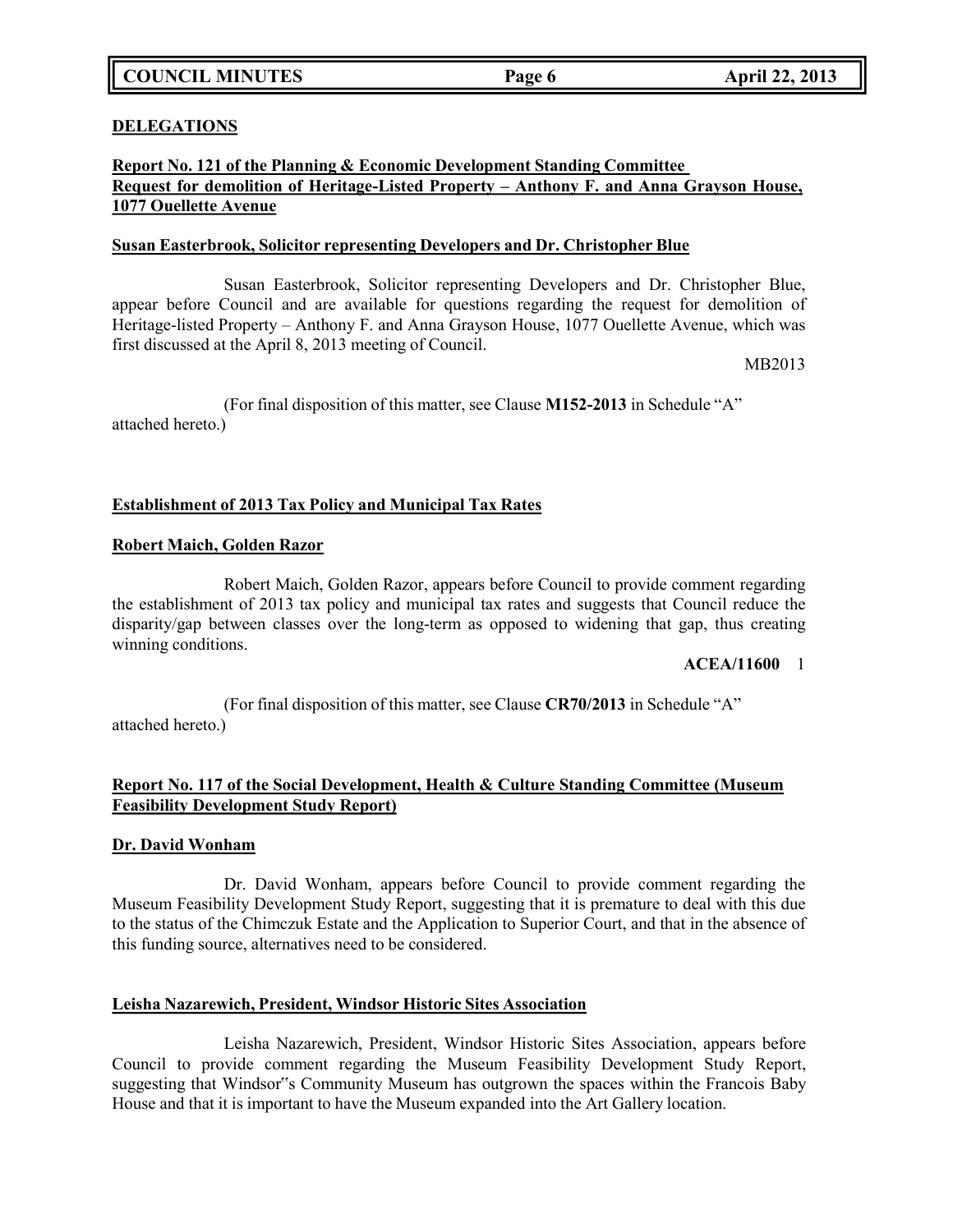| <b>COUNCIL MINUTES</b> | Page | <b>April 22, 2013</b> |
|------------------------|------|-----------------------|
|                        |      |                       |

## **Dr. Trevor Price, President, Essex County Historical Society**

Dr. Trevor Price, President, Essex County Historical Society, appears before Council to provide comment regarding the Museum Feasibility Development Study Report, suggesting there is a need for expanded museum space in order to effectively showcase Windsor"s unique history.

## **Ted Silberberg, Lord Cultural Resources**

Ted Silberberg, Lord Cultural Resources, appears before Council and is available for questions regarding the "Windsor Museum-Museum Feasibility Development Study: Final Report".

Report Number 15987 APR/10168

(For final disposition of this matter, see Clause **M150-2013** in Schedule "A" attached

hereto.)

# **Report No. 123 of the Social Development, Health & Culture Standing Committee (Expanded Museum Destination – Messrs Niforos & Sofos)**

### **David Fields, Van Niforos & Jerry Kavanaugh**

David Fields, Van Niforos & Jerry Kavanaugh, appear before Council to re-iterate their offer of private property located at 1100 University Avenue for museum expansion, and provide a brief overview of their plans for combining a restaurant and an urban farm at that location.

### **Dr. David Wonham**

Dr. David Wonham, appears before Council to speak in support of the Proposal to the City of Windsor for an expanded museum destination at 1100 University Avenue West, and that this would fulfill the requirements of the Chimczuk Estate.

#### **APR/10168**

Mayor Francis leaves the meeting at 7:52 o<sup>o</sup>clock p.m. and Councillor Marra assumes the Chair.

Mayor Francis returns to the meeting at  $8:02$  o<sup>rc</sup>lock p.m. and Councillor Marra returns to his seat at the Council table.

Mayor Francis leaves the meeting at 8:28 o"clock p.m. and Councillor Dilkens assumes the Chair.

Mayor Francis returns to the meeting at 8:29 o"clock p.m. and Councillor Dilkens returns to his seat at the Council table.

(For final disposition of this matter, see Clause **M151-2013** in Schedule "A" attached

hereto.)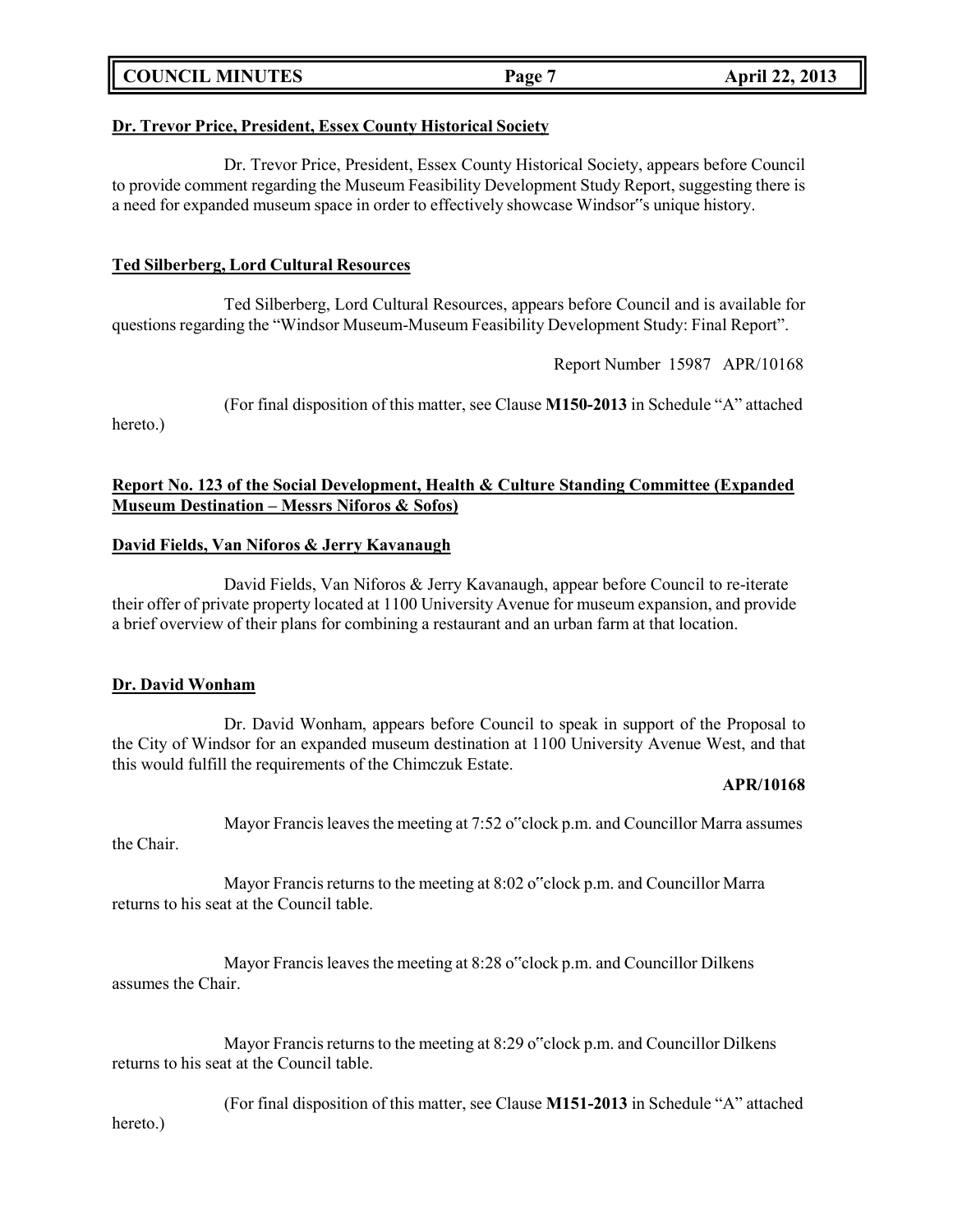# **COUNCIL MINUTES Page 8 April 22, 2013**

# **Audit of Enwin by PWC LLP – Phase A Report & Proposed Scope – Phase B**

#### **Al Nelman, resident of Ward 8**

Al Nelman, resident of Ward 8, appears before Council to provide comment regarding the "Audit of Enwin by PWC UP – Phase A Report and Proposal Scope – Phase B", stating that the report is not an audit in his view, and not worth the money spent as the iron curtain still prevails and that the dividend serves as a backdoor taxation tool.

## **Tony Stanco and Brian Webster, Price Waterhouse Coopers LLP**

Tony Stanco and Brian Webster, Price Waterhouse Coopers LLP, appear before Council and are available for questions regarding the "Audit of Enwin by PWC LLP – Phase A Report and Proposed Scope – Phase B".

#### **AF/11641** 6

(For final disposition of this matter, see Clause **CR75/2013** in Schedule "A" attached hereto.)

#### **Regular Business Items (for final disposition of these matters see Schedule "A" attached)**

Nil.

#### **Consideration of Committee Reports**

Nil.

#### **By-laws**

Moved by Councillor Dilkens, seconded by Councillor Gignac,

That the following By-laws No. 53-2013 through 59-2013 (inclusive), be introduced and read a first and second time:

- 53-2013 "A BY-LAW TO AMEND BY-LAW NUMBER 15-2010 BEING A BY-LAW TO APPOINT A CHIEF BUILDING OFFICIAL AND INSPECTORS TO ENFORCE THE BUILDING CODE ACT AND REGULATIONS IN WINDSOR", (See Item 3) 54-2013 "A BY-LAW TO AUTHORIZE THE CORPORATION OF THE CITY OF WINDSOR TO ENTER INTO EXTENSION AGREEMENTS AND FOR THE CHIEF ADMINISTRATIVE OFFICER AND CLERK TO EXECUTE SUCH AGREEMENTS", authorized by M41-2013, adopted January 23, 2013
- 55-2013 "A BY-LAW TO PRESCRIBE A TARIFF OF FEES FOR THE PROCESSING OF PLANNING APPLICATIONS", authorized by B5/2013, authorized on March 4, 2013
- 56-2013 "A BY-LAW TO FURTHER AMEND BY-LAW NUMBER 8600 CITED AS THE "CITY OF WINDSOR ZONING BY-LAW"", authorized by M90-2013, adopted March 18, 2013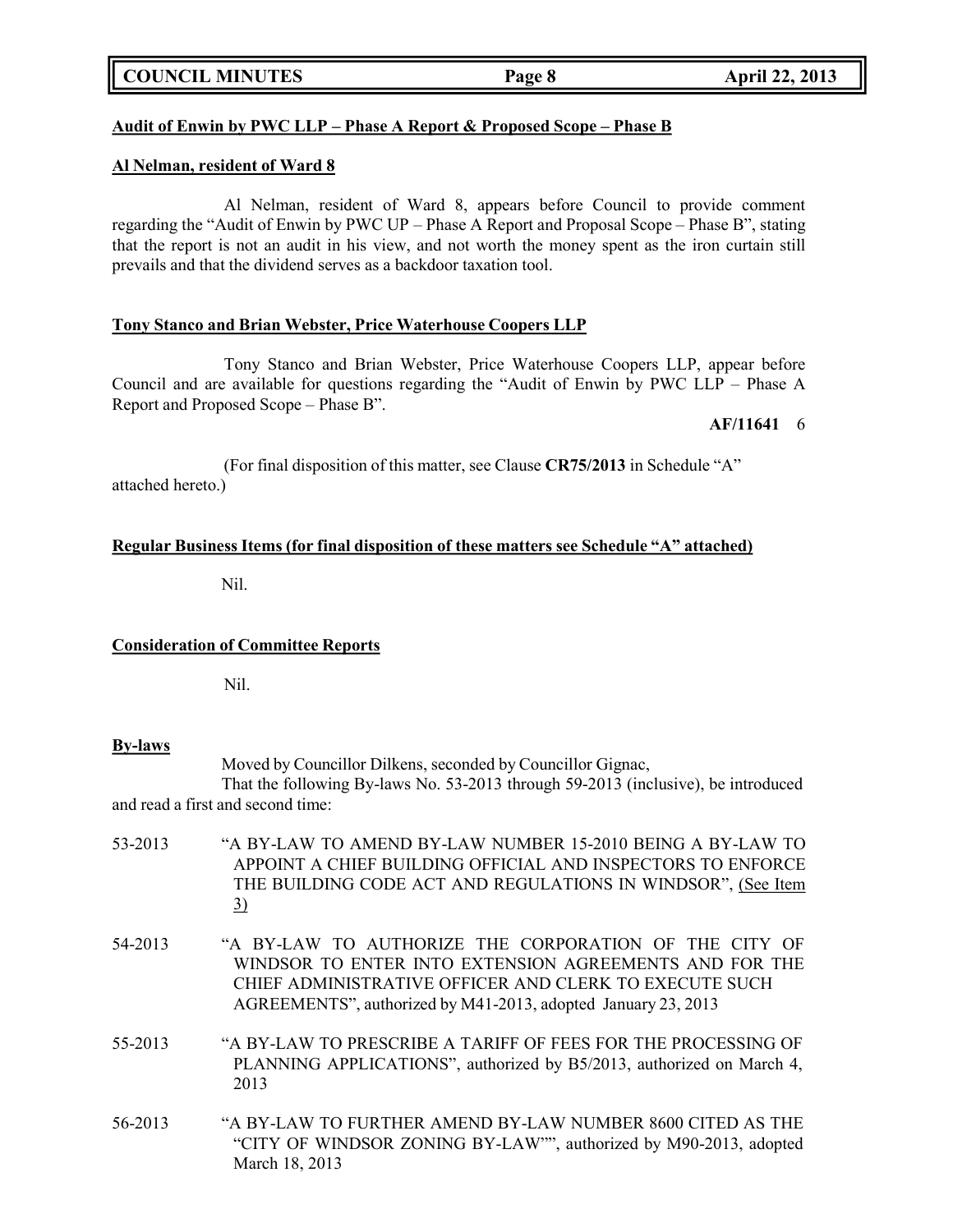**COUNCIL MINUTES Page 9 April 22, 2013** 57-2013 "A BY-LAW TO FURTHER AMEND BY-LAW NUMBER 8600 CITED AS THE "WINDSOR CORE AREA ZONING BY-LAW"", authorized by M407-2012, adopted September 4, 2012 58-2013 "A BY-LAW TO ESTABLISH LANDS AS A PUBLIC HIGHWAY KNOWN AS LAKE TRAIL DRIVE, IN THE CITY OF WINDSOR", authorized by CR76/2011, adopted February 28, 2011 59-2013 "A BY-LAW TO CONFIRM THE PROCEEDINGS OF THE COUNCIL OF THE CORPORATION OF THE CITY OF WINDSOR AT ITS MEETING HELD ON THE TWENTY SECOND DAY OF APRIL, 2013" Carried.

Moved by Councillor Halberstadt, seconded by Councillor Hatfield, That the Committee of the Whole does now rise and report to Council respecting the business items considered by the Committee:

| $\bf{1}$ | <b>Communication Items (as amended)</b>                           |
|----------|-------------------------------------------------------------------|
| 2)       | <b>Consent Agenda</b> (as amended)                                |
| 3)       | <b>Items Deferred</b>                                             |
|          | <b>Items Referred</b>                                             |
| 4)       | Consideration of the Balance of Business Items (see Schedule "A") |
| 5)       | <b>Committee Reports (as presented)</b>                           |
| 6)       | By-laws given first and second readings (as presented)            |
|          |                                                                   |
|          | Carried.                                                          |

# **Notices of Motion**

Moved by Councillor Hatfield, seconded by Councillor Gignac,

**M156-2013** That Rule 13.9 of the Procedure By-law regarding business not already before Council **BE WAIVED t**o permit the introduction of a motion for consideration without prior notice regarding the Ambassador Bridge Environmental Assessment.

Carried.

Moved by Councillor Jones, seconded by Councillor Dilkens,

**M157-2013** That Administration **BE AUTHORIZED** to retain Mr. David Estrin-Gowling Lafleur Henderson LLP, and that he **BE AUTHORIZED** to prepare and file a submission representing the City"s interests as it relates to the Ambassador Bridge Environmental Assessment, at an upset limit of \$150,000. and further, that Mr. Estrin **REPORT BACK** to Council on this submission.

Carried.

(Clerk"s Note: The City Treasurer advises that the funding source for M157-2013 will be the Budget Stabilization Reserve (BSR).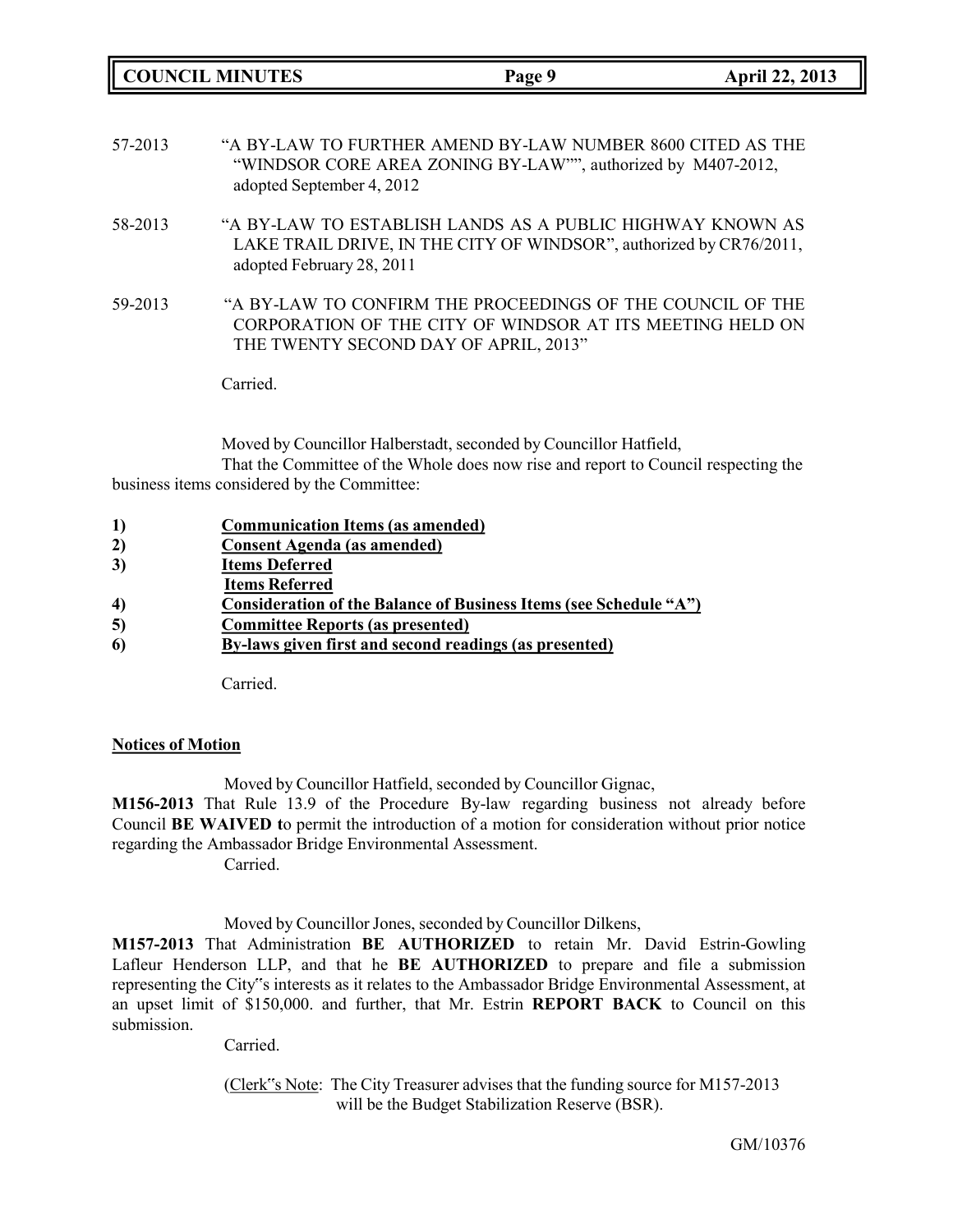# **COUNCIL MINUTES Page 10 April 22, 2013**

### **Third Reading of By-laws**

Moved by Councillor Jones, seconded by Councillor Maghnieh,

That the following By-laws No. 53-2013 through 59-2013 (inclusive), having been read a first and second time be now read a third time and finally passed and that the Mayor and Clerk **BE AUTHORIZED** to sign and seal the same notwithstanding any contrary provision of the Council. Carried.

### **Petitions**

None presented.

ACO/11248

### **Council Questions**

Moved by Councillor Sleiman, seconded by Councillor Valentinis, **M158 -2013** That the following Council Question by Councillor Dilkens **BE APPROVED**, and that Administration **BE DIRECTED** to proceed with the necessary actions to respond to the Council Question in the form of a written report, consistent with Council"s instructions, and in accordance with Section 17.1 of the Procedure By-law 98-2011:

# **CQ13-2013**

Asks Administration to contact the Ontario Ministry of Natural Resources to determine what options are available to the City to help control the growing deer population that exists west of Huron Church Road.

Carried.

### **MHS/9496**

Moved by Councillor Sleiman, seconded by Councillor Valentinis,

**M159 -2013** That the following Council Question by Councillor Dilkens **BE APPROVED**, and that Administration **BE DIRECTED** to proceed with the necessary actions to respond to the Council Question in the form of written report, consistent with Council"s instructions, and in accordance with Section 17.1 of the Procedure By-law 98-2011:

### **CQ14-2013**

Asks that the City Solicitor report back on the possibility of adding information on Title in the property registration system for properties that have been designated with Heritage interest.

Carried.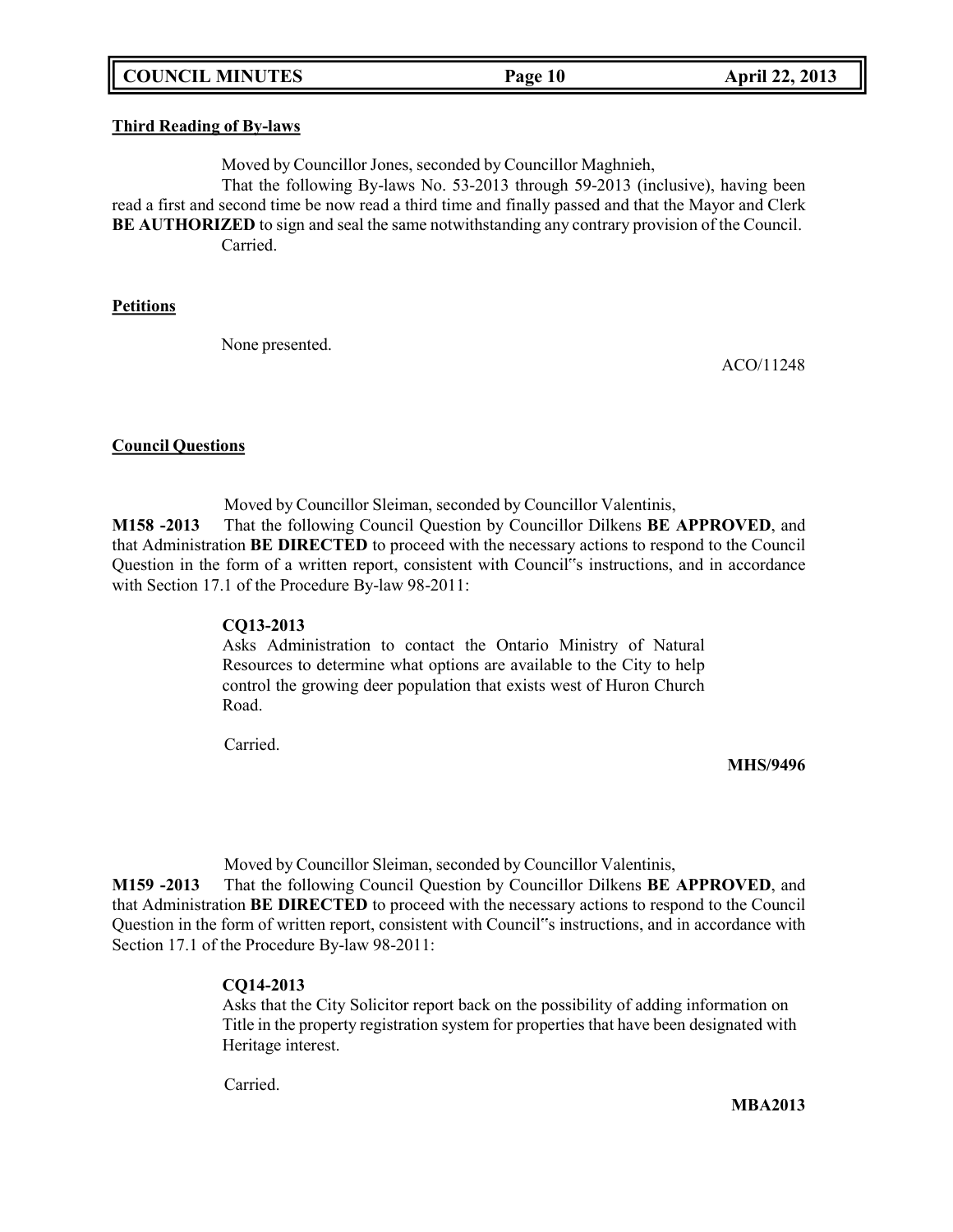| <b>COUNCIL MINUTES</b><br><b>April 22, 2013</b><br>Page 11 |  |
|------------------------------------------------------------|--|
|------------------------------------------------------------|--|

Moved by Councillor Sleiman, seconded by Councillor Valentinis,

**M160 -2013** That the following Council Question by Councillor Marra **BE APPROVED**, and that Administration **BE DIRECTED** to proceed with the necessary actions to respond to the Council Question in the form of written report, consistent with Council"s instructions, and in accordance with Section 17.1 of the Procedure By-law 98-2011:

## **CQ15-2013**

Asks Administration to prepare a report for City Council with a recommended strategy to address the issues associated with the extensive 700 + properties that currently appear on the City of Windsor Heritage List. The strategy may include, but not limited to the following:

- Improve the frequency of communication with the property owners  $\bullet$ (ie annual notice) on the list
- Establish a criteria for ranking the properties on the heritage list  $\bullet$
- Recommend an expedited process to determine whether a property  $\bullet$ should either remain on the list or be given a heritage designation.

Carried.

#### **MBA2013**

#### **Adjournment**

Moved by Councillor Dilkens, seconded by Councillor Gignac,

That this Council meeting stand adjourned until the next regular meeting of Council or at the call of the Mayor.

Carried.

Accordingly, the meeting is adjourned at 10:38 o'clock p.m.

### **MAYOR**

# **CITY CLERK**

**THIS IS A DRAFT COPY**

### **DEPUTY CITY CLERK/SENIOR MANAGER OF COUNCIL SERVICES**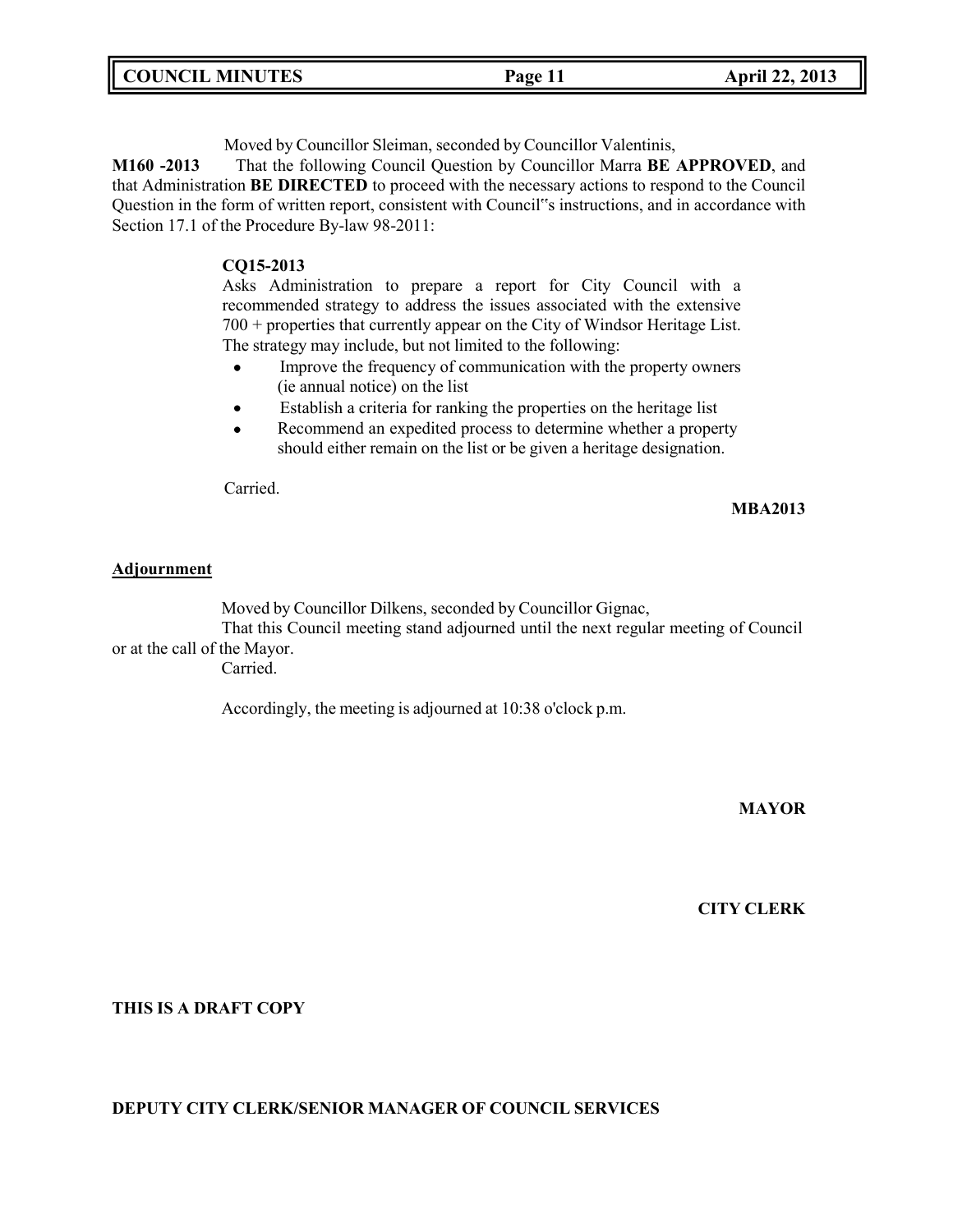# **COUNCIL MINUTES Page 12 April 22, 2013**

Sleiman Dilkens

CR70/2013

THAT City Council **APPROVE** the following recommendations for purposes of calculation of the 2013 Property Tax Rates:

- a. THAT the Municipality **CONTINUE** with the use of optional tax classes of office building, shopping center, parking lot/vacant land, and large industrial.
- b. THAT City Council **ADOPT** the ratios as set out in Scenario 3 Appendix D for the 2013 taxation year.
- c. THAT tax reductions for the first and second sub-classes of farmland awaiting development **BE RECONFIRMED** at their present level of 65% and 30% respectively.
- d. THAT the Municipality adopt the default reduction rates on vacant commercial and industrial tax classes of 30% and 35% respectively.
- e. THAT the Municipality **SET** the threshold on the tax level for eligible new construction at 100%.
- f. THAT the 2013 capping program for the **multi-residential and commercial classes BE APPROVED** to reflect the parameters comprising the following optional tools:
	- i. Establishing a maximum increase threshold at the greater of: 10% of the previous year"s annualized capped tax and 5% of the previous year"s annualized CVA tax for eligible property; and
	- ii. Imposing a threshold adjustment for capped properties where the required billing adjustment **(credits only)** is within \$250 of the properties" CVA tax; and
	- iii. Those properties that have reached their CVA tax destination **BE EXCLUDED**; and
	- iv. Those properties that will cross over their CVA tax destination **BE EXCLUDED**; and
	- g. THAT the 2013 capping program for the **industrial class BE APPROVED** to reflect the parameters comprising the following optional tools:
		- i. Establishing a maximum increase threshold at the greater of: 10% of the previous year"s annualized capped tax and 5% of the previous year"s annualized CVA tax for eligible propert; and
		- ii. Imposing a threshold adjustment for capped properties where the required billing adjustment **(both credits and debits)** is within \$250 of the properties" CVA tax; and
		- iii. Those properties that have reached their CVA tax destination **BE EXCLUDED**; and
		- iv. Those properties that will cross over their CVA tax destination **BE EXCLUDED**; and
- h. THAT the Municipality **REAFFIRMS** to fund the cost of capping through the claw-back mechanism.

Carried.

Report Number **16482 ACEA/11600 1**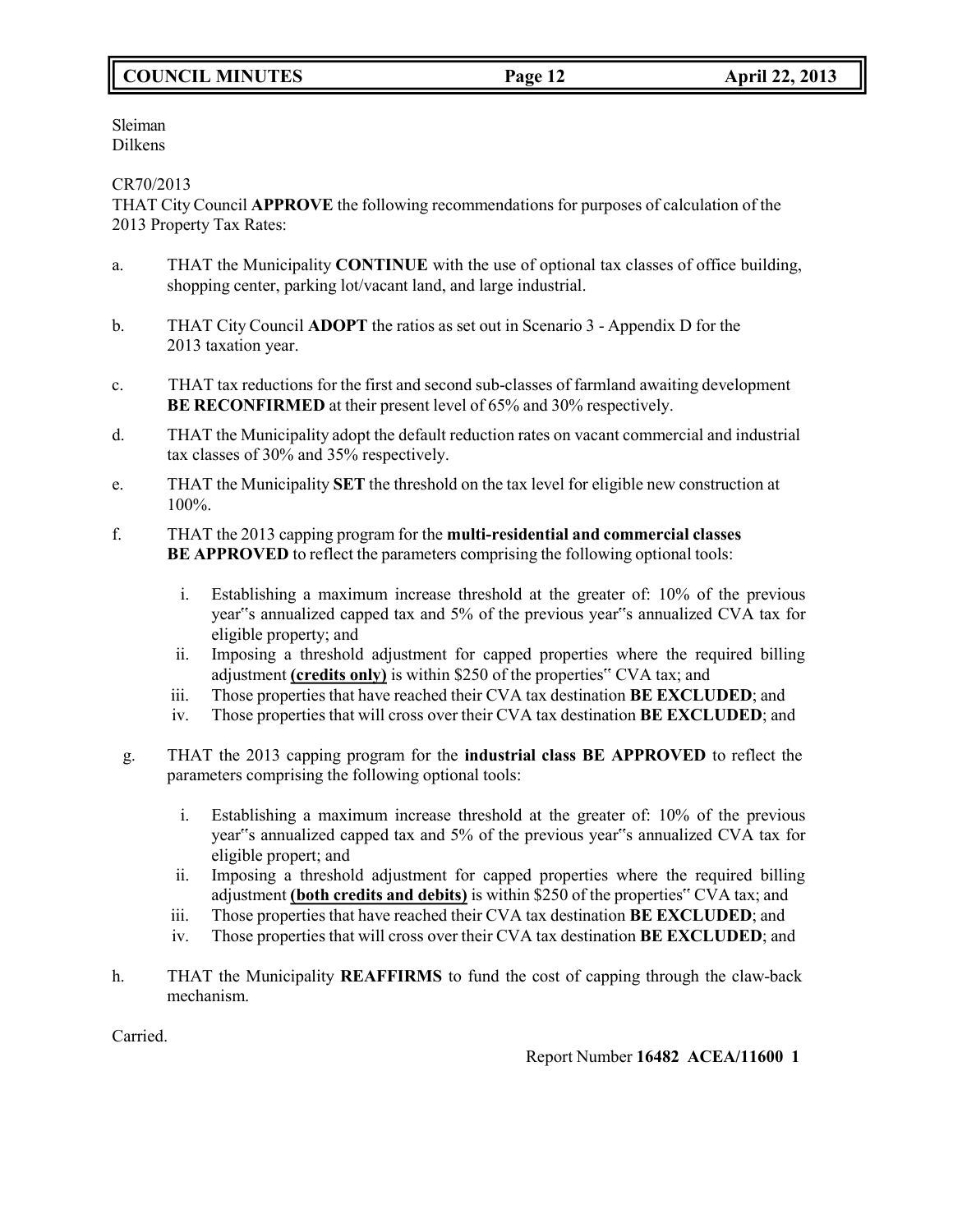# **COUNCIL MINUTES Page 13 April 22, 2013**

Marra Payne

### CR71/2013

That the report of the City Solicitor dated March 21, 2013 entitled "Notice of Trespass Policy" **BE DEFERRED** to allow Administration to further review the issues pertaining to this matter.

Carried.

Report Number **16478 AL2013 2**

# Jones Maghnieh

CR72/2013

I THAT By-law 15-2010 respecting the appointment of Building Officials **BE AMENDED** by deleting Schedule A attached thereto and replacing it with Schedule A attached hereto.

II AND THAT amending By-law 53-2013 **BE PASSED** at this meeting of Council.

Carried.

Report Number **16497 AB2013 C3**

**Appendices** Schedule A

Jones Maghnieh

# CR73/2013

**THAT** the report of the Executive Director of Parks and Facilities Department regarding the closure of Titcombe Park **BE APPROVED**; and further,

**THAT** the Executive Director of Parks and Facilities **BE DIRECTED** not to enter into a new land use permit agreement with the Ontario Ministry of Natural Resources for the Titcombe Park lands; and further,

**THAT** the Parks and Facilities Department proceed with the closure of Titcombe Park and the removal of existing park amenities; and further,

**THAT** the funding required for the removal of park amenities **BE FUNDED** from capital project ID#7129009 Equipment Removals to the upset amount of \$5,000.

Carried.

Report Number **16491 SR2013 C4**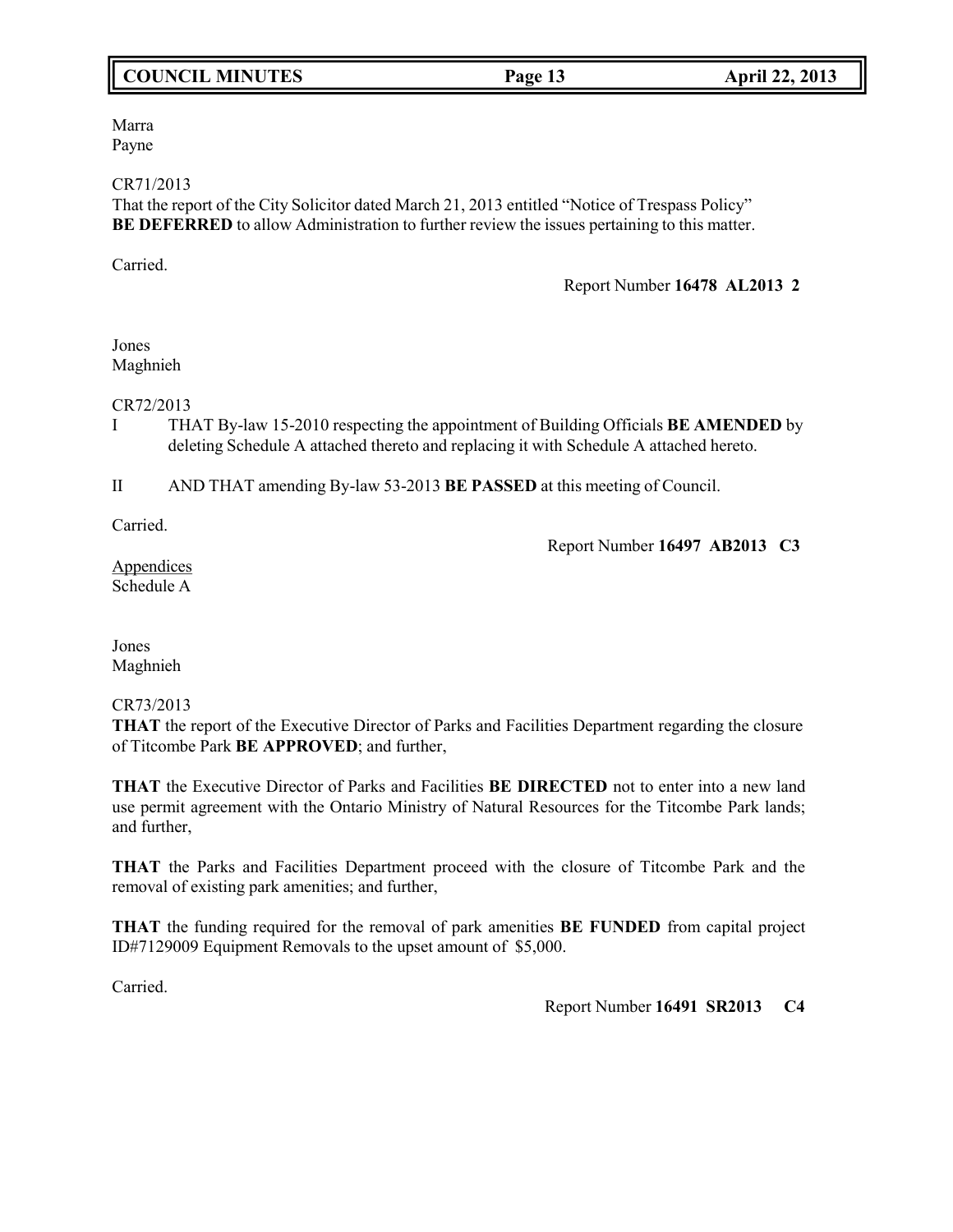# **COUNCIL MINUTES Page 14 April 22, 2013**

Jones Maghnieh

## CR74/2013

THAT the request from Beaverfest Ltd. and Family Shows Canada for approval of designation as "Significant Event Status" for the purpose of applying for their individual liquorservices **BE APPROVED** for the following events:

- Beaverfest, May 30, 2013 June 2, 2013
- $\bullet$  Windsor Rib Fest, August 22, 2013 August 25, 2013.

Carried.

# Report Number **16469 GPLL2013 & SR2013 C5**

Dilkens Jones

# CR75/2013

**THAT** City Council **RECEIVE** the report from Price Waterhouse Coopers LLP on Phase A of its audit work at the Enwin group of companies (attached as Appendix A) for information.

Carried.

Report Number **16504 AF/11641 6**

**Appendices** Report

Jones Maghnieh

# CR76/2013

- **I.** That the firm of Dillon Consulting Limited **BE RETAINED** to perform flow monitoring, data collection and hydraulic modelling of the City"s sewer system which will help in developing a Master Plan for storm and sanitary sewers, for an upset limit of \$596,000.00 (plus HST), with an option to add an additional year of monitoring at \$150,000 (plus HST) if required, and with a further option for the provision of ongoing station monitoring at an additional price of \$650/station/month with the total cost of any additional monitoring not to exceed \$175,500.00 (plus HST) if required in accordance with their proposal for consulting services, dated March 20, 2013, and
- **II.** That **APPROVAL BE GIVEN** to undertake an expenditure of \$1,291,000.00 (including HST), for the flow monitoring, data collection and hydraulic modeling of the City"s sewer system project to **BE CHARGED** to chart field: 007-5310-1790-02942-7124000, to **BE FUNDED** as follows:
	- a. \$450,000.00 as approved in the 2012 and 2013 Capital Works Budgets, from Project No. 7124000 (Stormwater and Sanitary Master Plan);
	- b. \$500,000.00 as a precommittment to 2014 Capital Works Budget for Project No. 7124000 (Stormwater and Sanitary Master Plan); and
	- c. \$341,000.00 as a precommittment to 2015 Capital Works Budget for Project No. 7124000 (Stormwater and Sanitary Master Plan).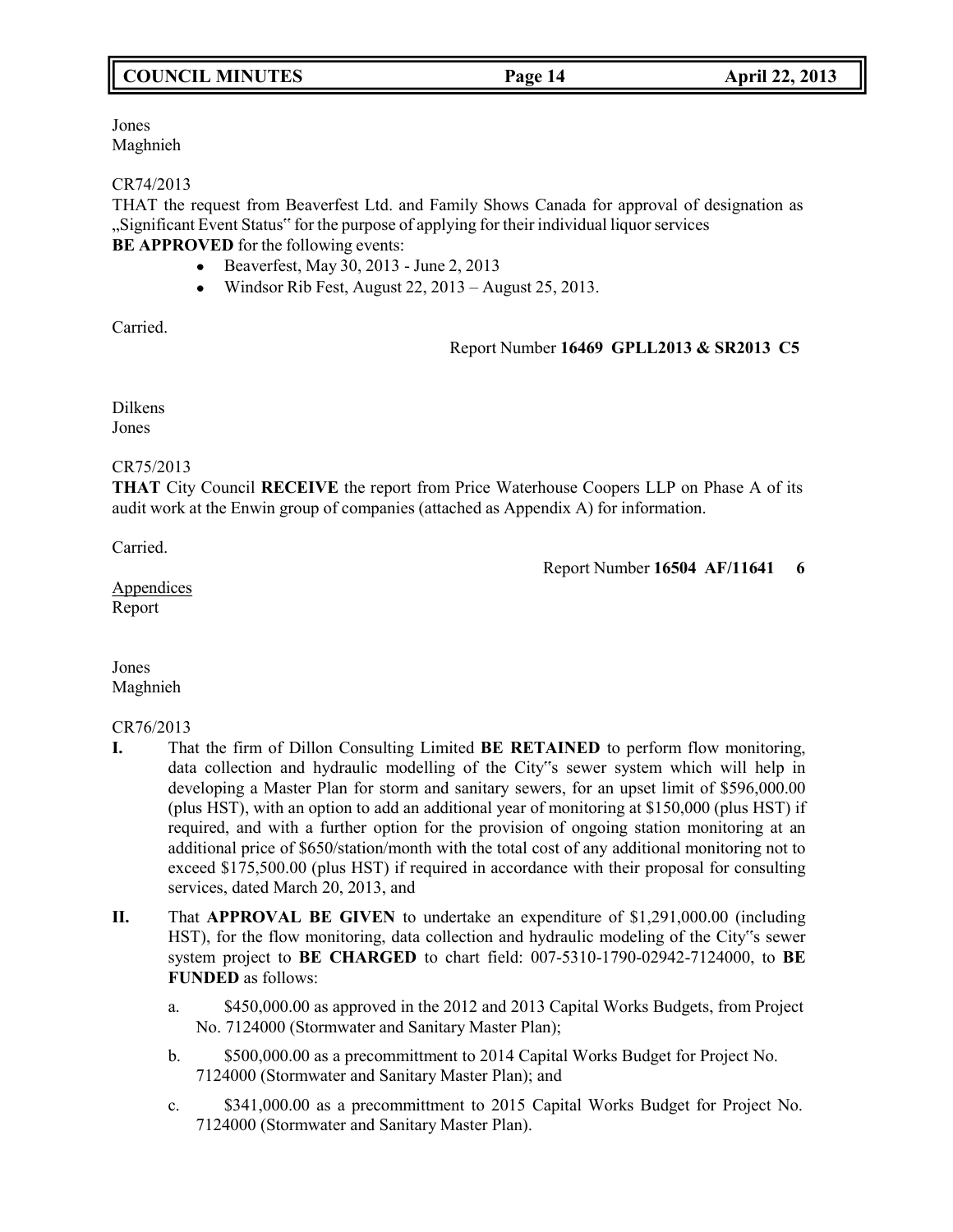| <b>COUNCIL MINUTES</b> | Page 15 | <b>April 22, 2013</b> |
|------------------------|---------|-----------------------|
|                        |         |                       |

**III.** That the Chief Administrative Officer and City Clerk **BE AUTHORIZED** to sign an agreement with Dillon Consulting Limited, satisfactory in form to the City Solicitor, in financial content to the City Treasurer and in technical content to the City Engineer.

Carried.

Report Number **16492 SW/11660 C7**

Jones Maghnieh

# CR77/2013

That Council **DIRECT** Administration to use the funds left to the City by the late Joseph Chimczuk in his Will dated August 4, 1989 in accordance with the following guidelines:

- 1. The funds must contribute to the capital costs of a museum;
- 2. The museum must be associated with cultural purposes and include an archive and library component;
- 3. The Joseph Chimczuk family name must be prominently identified with the museum or a partof it.

Carried.

Report Number **16512 AL/1896 C8**

Jones Maghnieh

# CR78/2013

I. THAT the following low tender **BE ACCEPTED**:

| TENDERER:                  | Major Construction (2010) Ltd.<br>2393 Walker Road<br>Windsor, ON N8W 3P7 |
|----------------------------|---------------------------------------------------------------------------|
| <b>TOTAL TENDER PRICE:</b> | \$2,890,239.30 (excluding HST)                                            |

**ACCOUNT CHARGED:** 007-5410-1790-02942-7121024

And that the Chief Administrative Officer and City Clerk **BE AUTHORIZED** to sign a contract with the tenderer satisfactory in form to the City Solicitor, in technical content to the City Engineer and in financial content to the City Treasurer.

II. THAT Council **APPROVE** an additional expenditure of \$485,000.00 (excluding HST) for the Ottawa Streetscape Improvements, from Windermere Road to Pierre Avenue, with funds to

**BE TRANSFERRED** from the 2010 Road Rehabilitation Program (Project ID 7101001) to the Ottawa Streetscape Project ID 7121024.

Carried.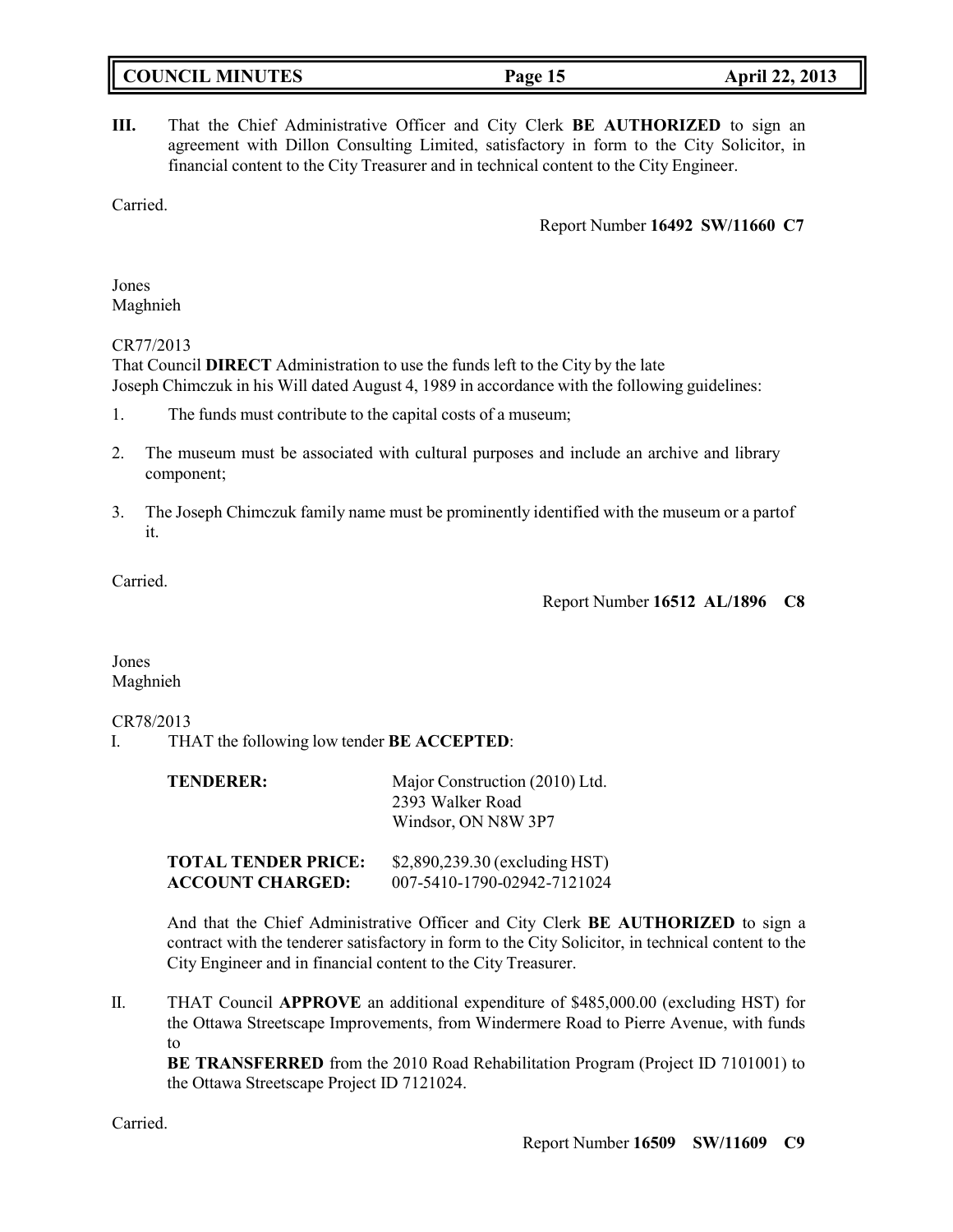# **COUNCIL MINUTES Page 16 April 22, 2013**

#### **STANDING COMMITTEE RESOLUTIONS**

Moved by Councillor Jones, seconded by Councillor Maghnieh,

**M146-2013** That **Report No. 109 of the Environment, Transportation & Public Safety Standing Committee** of its meeting held February 20, 2013 regarding "McKay/Dominion/Longfellow Traffic Calming Study" **BE ADOPTED** as presented. Carried.

Report Number 16378 ST2013

Moved by Councillor Jones, seconded by Councillor Maghnieh,

**M147-2013** That **Report No. 129 of the Executive Committee of Council** of its meeting held March 25, 2013 regarding "Mobile Computing Strategy" **BE ADOPTED** as presented. Carried.

Report Number 16387 GP/9577

Moved by Councillor Jones, seconded by Councillor Maghnieh, **M148-2013** That **Report No. 130 of the Executive Committee of Council** of its meeting held March 25, 2013 regarding "Establishing an Administrative Penalty System for the Parking By-Law" **BE ADOPTED** as presented.

Carried.

Report Number 16372 ST2013

Moved by Councillor Jones, seconded by Councillor Maghnieh,

**M149-2013** That **Report No. 131 of the Executive Committee of Council** of its meeting held March 25, 2013 regarding "Minutes of the Transit Windsor and Windsor Chartabus meeting held February 26, 2013" **BE ADOPTED** as presented.

Carried.

MB2013

Moved by Councillor Valentinis, seconded by Councillor Sleiman,

**M150-2013** That **Report No. 117 of the Social Development, Health & Culture Standing Committee** of its meeting held October 10, 2012 regarding "Museum Feasibility Development Study Report" **BE ADOPTED** as follows:

I. THAT the report from the Manager of Cultural Affairs on the Museum Feasibility Study **BE RECEIVED** as information and further (upon completion of the negotiations between the

Art Gallery of Windsor and the City to locate the Community Musem the first floor of the Art Gallery Building), that Administration **BE DIRECTED** to report back with a detailed report on the recommendations with a capital and operating budget plan and next steps including funding specific and a business case; and

- II. THAT the City Solicitor **BE DIRECTED** to provide Council with an update as to the status of the Chimczuk Estate – Application to Court; and
- III. THAT Council **BE PROVIDED** with a Library update in terms of the requirements since the initial discussions took place with the CEO of the Windsor Public Library.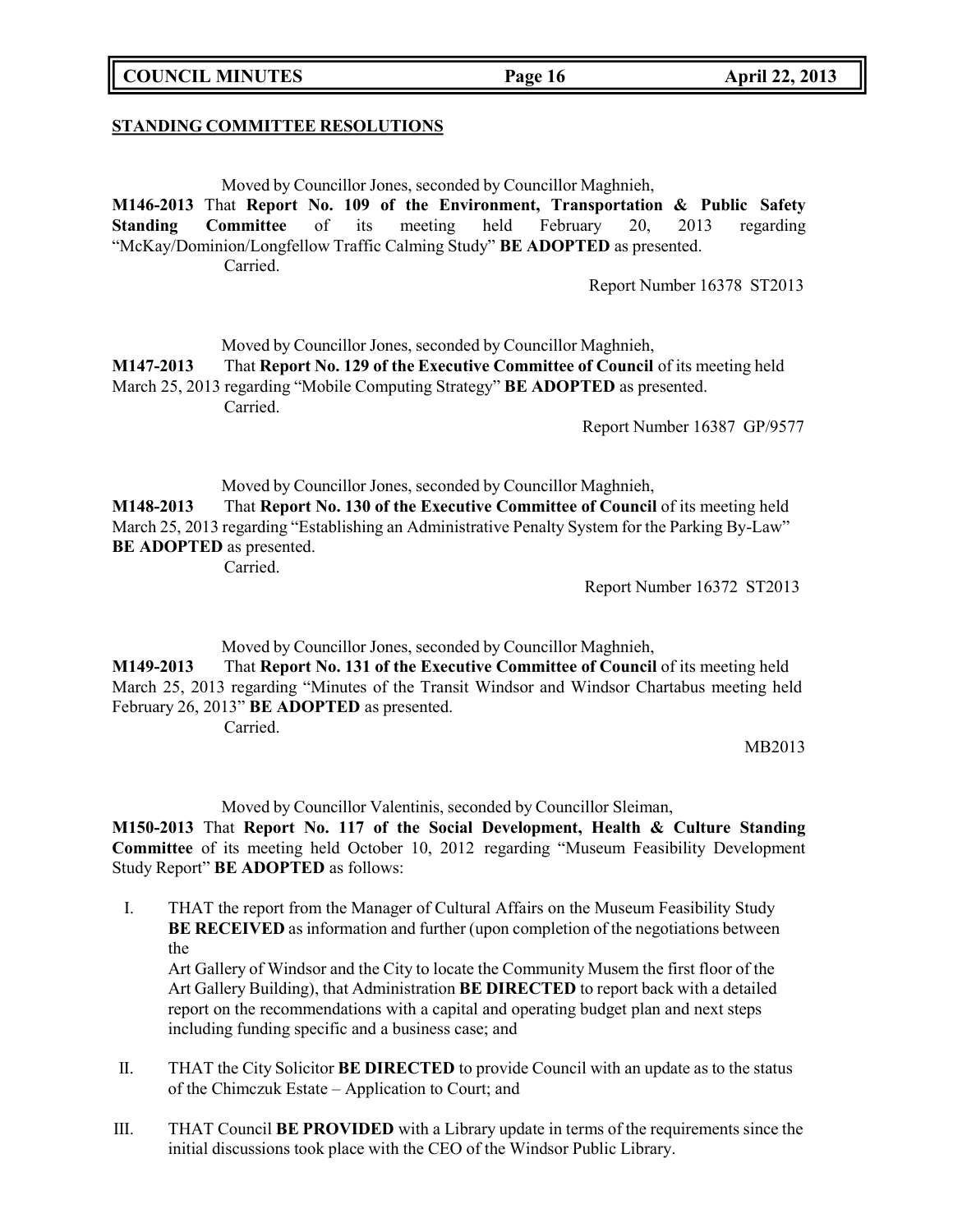# **COUNCIL MINUTES Page 17 April 22, 2013**

# Carried.

At the request of Councillor Marra a **recorded vote** is taken:

# **RESULTS OF RECORDED VOTE:**

|              | In Favour Councillors Dilkens, Valentinis, Marra, Hatfield, Payne, Sleiman and |
|--------------|--------------------------------------------------------------------------------|
|              | Maghnieh and Mayor Francis                                                     |
|              | Opposed Councillors Gignac, Halberstadt and Jones                              |
| Abstain None |                                                                                |
| Absent None  |                                                                                |

Report Number 15987 APR/10168

Moved by Councillor Dilkens, seconded by Councillor Hatfield,

**M151-2013** That **Report No. 123 of the Social Development, Health & Culture Standing Committee** of its meeting held October 10, 2012 regarding "Expanded Museum Destination – Messrs Niforos & Sofos" **BE RECEIVED** for information.

Carried.

# **APR/10168**

Moved by Councillor Valentinis, seconded by Councillor Gignac,

**M152-2013** That **Report No. 121 of the Planning & Economic Development Standing Committee** of its meeting held February 11, 2013 regarding "Request for Demolition of Heritage-Listed Property – Anthony F. and Anna Grayson House, 1077 Ouellette Avenue", **BE ADOPTED AS AMENDED** to approve the request to demolish the Anthony F. and Anna Grayson House at 1077 Ouellette Avenue, on the condition that demolition be deferred until an amended Site Plan Agreement for 1083 and 1089 Ouellette Avenue (SPC-039/11), incorporating 1077 Ouellette as part of that development, is agreed to.

Carried.

Councillors Halberstadt, Hatfield, Jones and Dilkens voting nay.

Councillor Payne discloses an interest and abstains from voting on this matter.

Report Number 16309 MB2013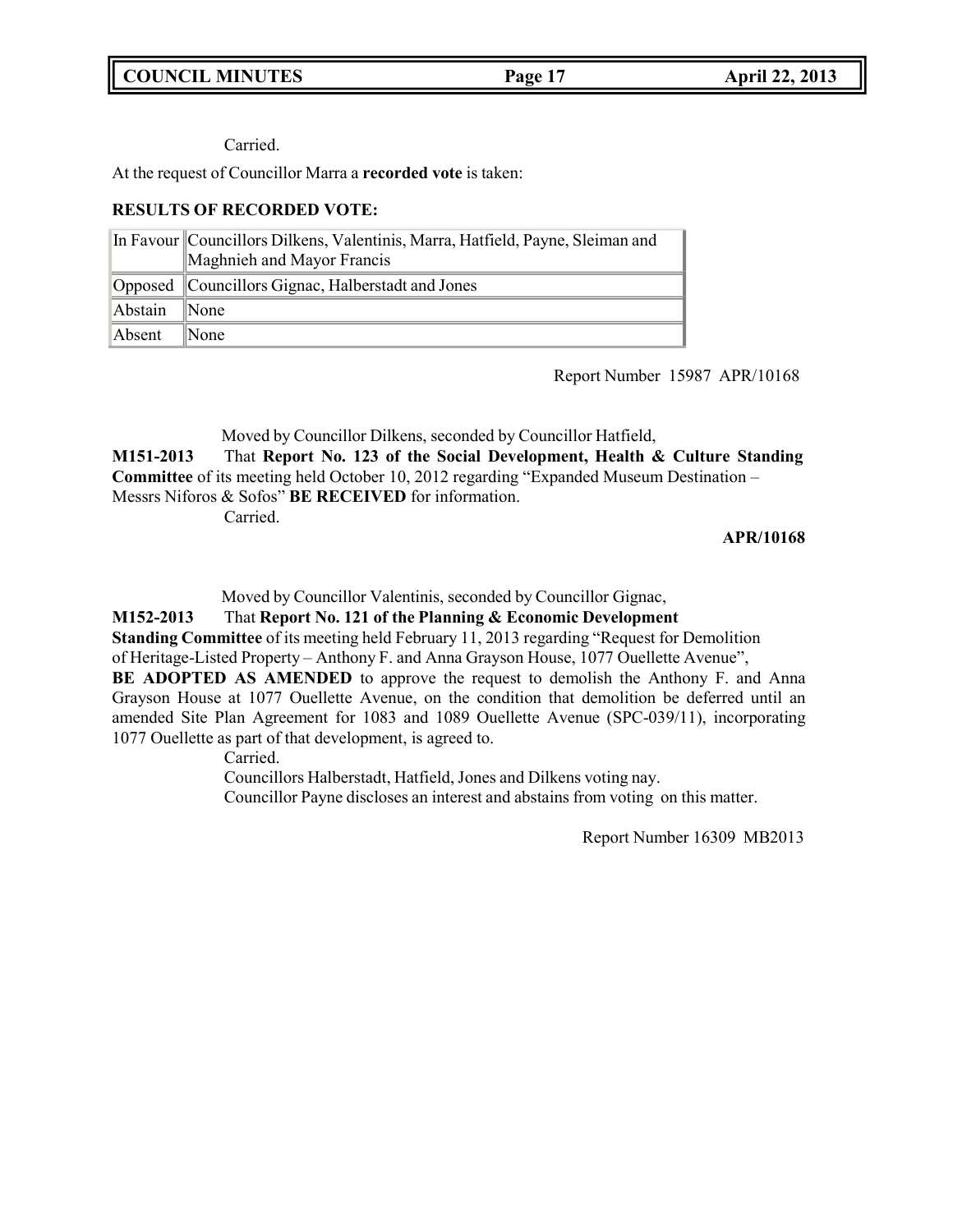# **STANDING COMMITTEE REPORTS**

**Adopted by Council at its meeting held April 22, 2013 [M146-2013] /AA** Windsor, Ontario April 22, 2013

# **REPORT NO. 109** of the **ENVIRONMENT, TRANSPORTATION & PUBLIC SAFETY STANDING COMMITTEE**

of its meeting held February 20, 2013

**Present: Councillor J. Gignac Councillor A. Halberstadt Councillor R. Jones, Councillor H. Payne Councillor F. Valentinis, Chair**

That the following recommendations of the Environment, Transportation and Public Safety Standing Committee **BE APPROVED:**

Moved by Councillor Gignac, seconded by Councillor Payne,

A. That the report from the City Engineer *McKay/Dominion/Longfellow Traffic Calming Study* **BE RECEIVED** for information, and

B. That Council **APPROVE** \$16,000 to be funded from Project # 7045034 (Pedestrian Safety Improvement) for the recommended sidewalk extension, and

C. That Administration **BE DIRECTED** to construct a sidewalk on the east side of Dominion Boulevard from its current endpoint north of Cabana Road to Roselawn Drive.

D. Administration **BE DIRECTED** to conduct a meeting with the residents of McKay Avenue to outline the contents of the report and inform the residents that the Traffic Calming Policy is currently being reviewed.

Carried.

**Clerk's Note: The report authored by the Policy Analyst dated January 16, 2013 entitled "***McKay/Dominion/Longfellow Traffic Calming Study***" is** *attached* **as background information.**

**Livelink 16378, ST2013**

**CHAIRPERSON**

**DEPUTY CLERK**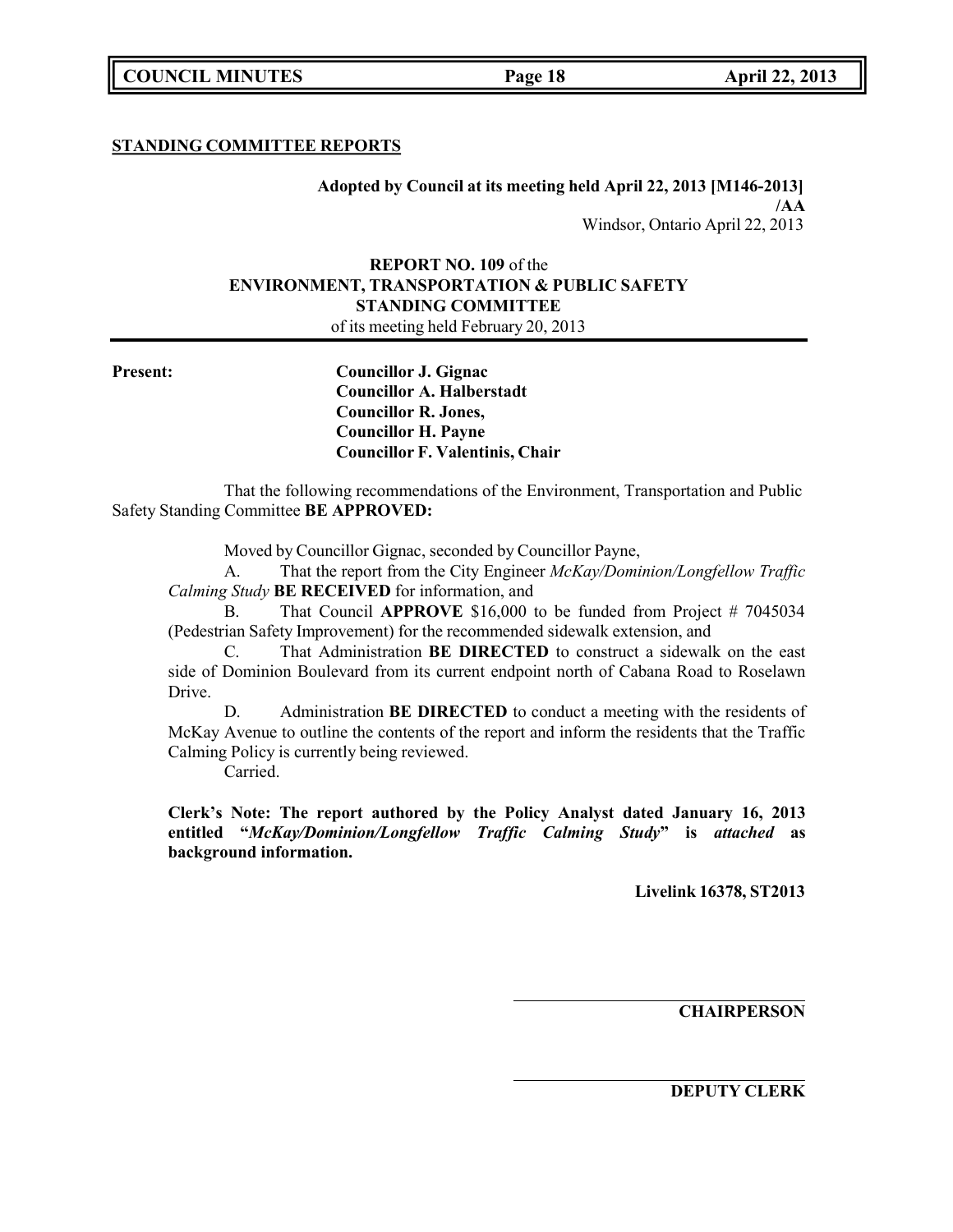**COUNCIL MINUTES Page 19 April 22, 2013**

# **Adopted by Council at its meeting held April 22, 2013 [M147-2013] /AA**

Windsor, Ontario April 22, 2013

# **REPORT NO. 129** of the **EXECUTIVE COMMITTEE** of its meeting held March 25, 2013

**Members Present: Mayor E. Francis**

**Councillor D. Dilkens Councillor J. Gignac Councillor A. Halberstadt Councillor P. Hatfield Councillor R. Jones Councillor B. Marra Councillor H. Payne Councillor E. Sleiman Councillor F. Valentinis**

follows:

The following recommendation of the Executive Committee **BE APPROVED** as

Moved by Councillor Sleiman, seconded by Councillor Jones, **That** .the report of the Executive Director of Information Technology dated March 6, 2013 entitled "Mobile Computing Strategy" **BE APPROVED.** Carried.

**Livelink #16387, GP/9577**

**Clerk's Note**: The administrative report authored by the Executive Director of Information Technology dated March 6, 2013 entitled "*Mobile Computing Strategy*" is *attached* as background information.

**CHAIRPERSON**

**CITY CLERK**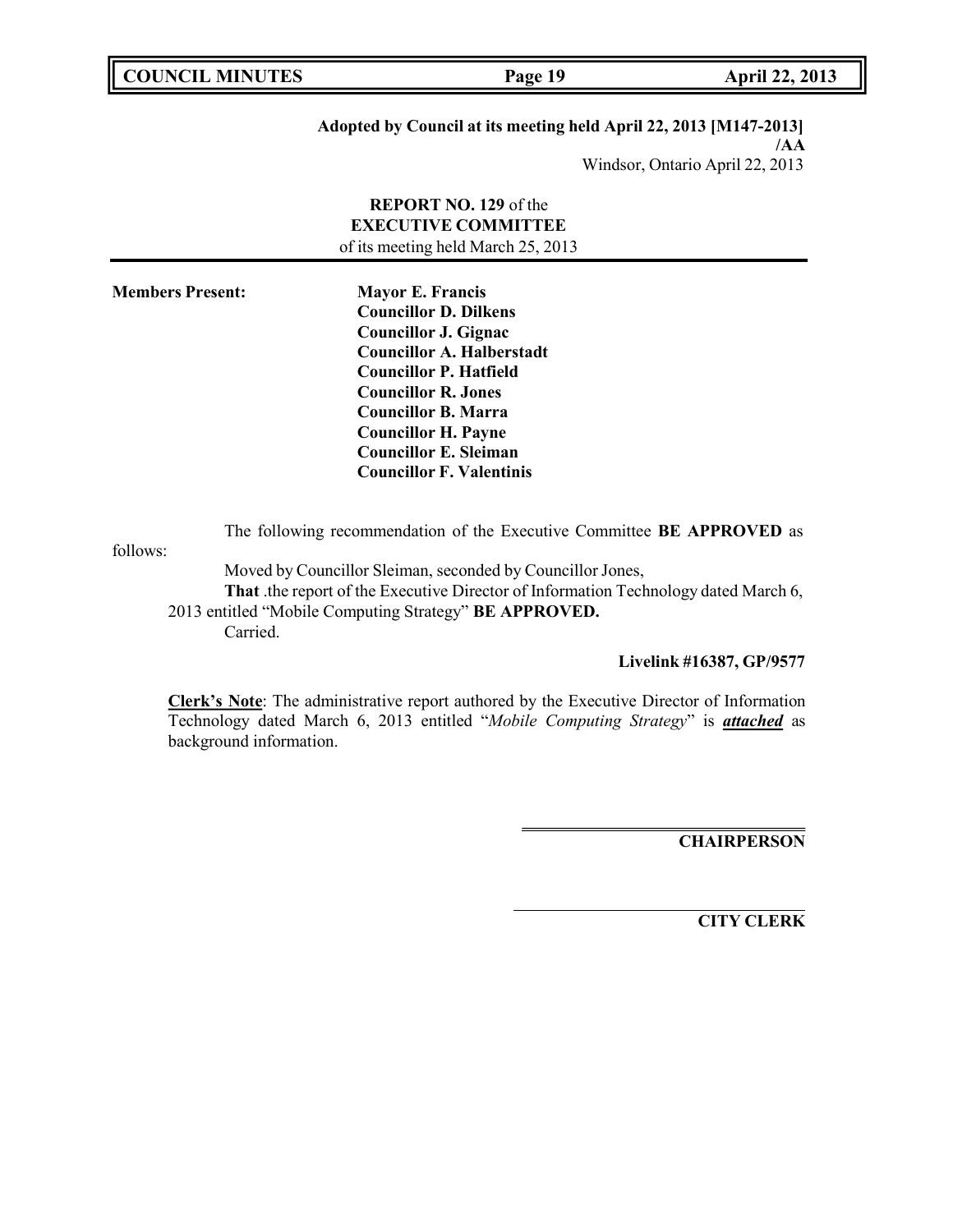**COUNCIL MINUTES Page 20 April 22, 2013**

# **Adopted by Council at its meeting held April 22, 2013 [M148-2013] /AA**

Windsor, Ontario April 22, 2013

**REPORT NO. 130** of the **EXECUTIVE COMMITTEE** of its meeting held March 25, 2013

**Members Present: Mayor E. Francis Councillor D. Dilkens Councillor J. Gignac Councillor A. Halberstadt Councillor P. Hatfield Councillor R. Jones Councillor B. Marra Councillor H. Payne Councillor E. Sleiman Councillor F. Valentinis**

The following recommendation of the Executive Committee **BE APPROVED** as

follows:

Moved by Councillor Gignac, seconded by Councillor Dilkens,

**I.** That City Council **RECEIVE** the following report from the City Solicitor and City Engineer about the establishment of an Administrative Penalty System to enforce Parking By-law matters.

**II.** That Council **AUTHORIZE** the preparation of an Administrative Penalty Parking By-law.

**III.** That Council **AUTHORIZE** amendments to the Fees and Charges By-law 392-2002 to address administrative fees relevant to Administrative Penalty Parking By-law.

**IV.** That Council **AUTHORIZE** the preparation of a by-law for a hearing officer who will exercise a delegated power of decision with respect to the Administrative Penalty Parking By-law.

**V.** That Council **AUTHORIZE** the preparation of a policy for the prevention of interference in the administration of the system, and a policy for the filing of complaints in connection with the establishment of the Administrative Penalty System.

**VI.** That Council **AUTHORIZE** the amendment of the policy for Enforcement of Parking By-law 9023 and Parking Ticket Cancellation/Fine Reduction to deal with only the disabled parking offence.

Carried. **Livelink #16372, ST2013**

**Clerk's Note**: The administrative report authored by the Deputy City Solicitor/Manager of Legal Services and Real Estate dated March 6, 2013 entitled "*Establishing an Administrative Penalty System for the Parking By-law*" is *attached* as background information.

**CHAIRPERSON CITY CLERK**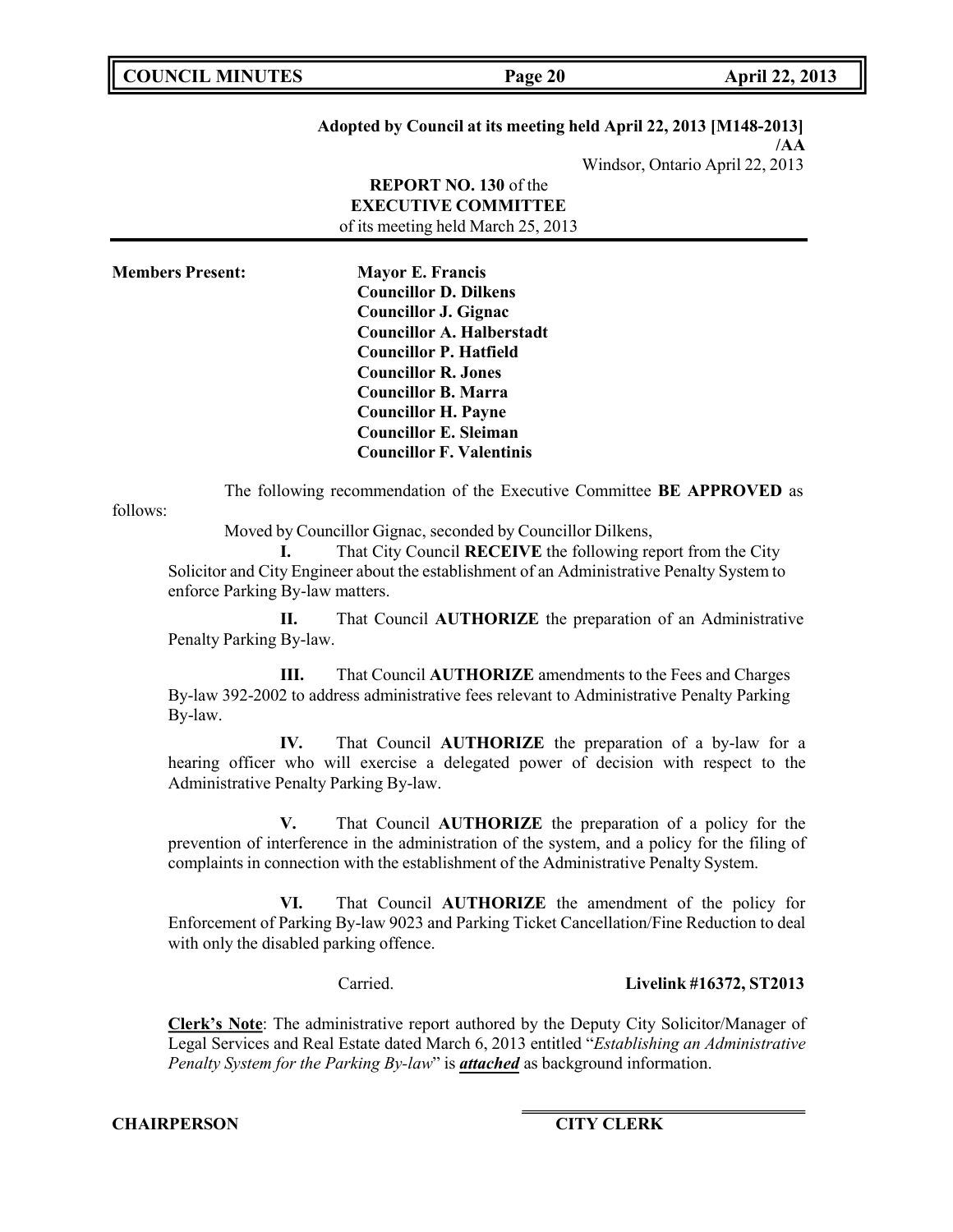**COUNCIL MINUTES Page 21 April 22, 2013**

#### **Adopted by Council at its meeting held April 22, 2013 [M149-2013] /AA**

Windsor, Ontario April 22, 2013

# **REPORT NO. 131** of the **EXECUTIVE COMMITTEE** of its meeting held March 25, 2013

**Members Present: Mayor E. Francis Councillor D. Dilkens Councillor J. Gignac Councillor A. Halberstadt Councillor P. Hatfield Councillor R. Jones Councillor B. Marra Councillor H. Payne Councillor E. Sleiman Councillor F. Valentinis**

The following recommendation of the Executive Committee **BE APPROVED** as

follows:

Moved by Councillor Dilkens, seconded by Councillor Jones,

THAT the minutes of the Transit Windsor and Windsor Chartabus Meeting held February 26, 2013 **BE ADOPTED**. Carried.

**Clerk's Note**: The minutes of the Transit Windsor and Windsor Chartabus meeting held February 26, 2013 are *attached* as background information.

**CHAIRPERSON**

**CITY CLERK**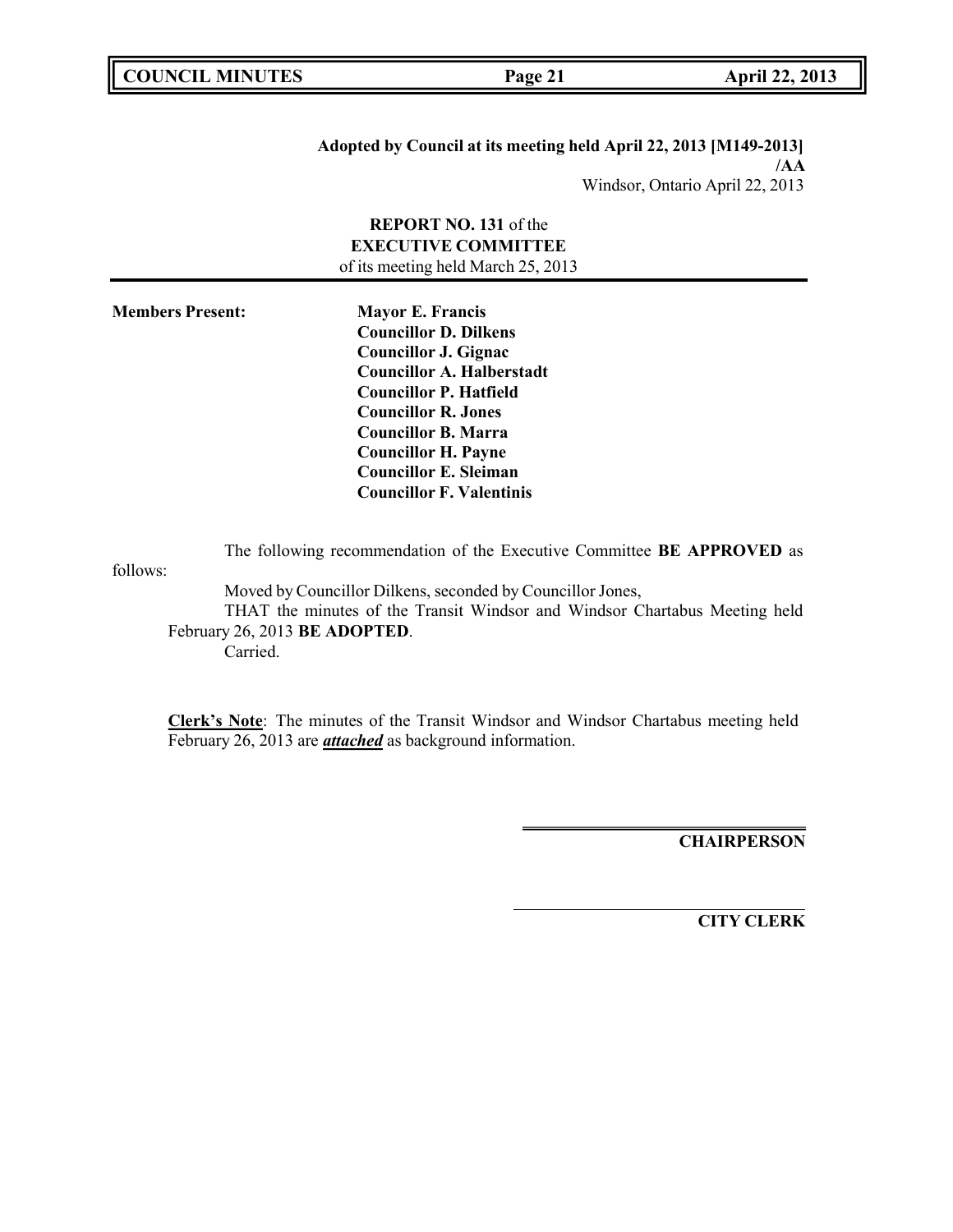# **BE RECEIVED/Administration to REPORT BACK as adopted by Council at its meeting held April 22, 2013 [M150-2013] AA/**

Windsor, Ontario, April 22, 2013

# **REPORT NO. 117** of the **SOCIAL DEVELOPMENT, HEALTH & CULTURE STANDING COMMITTEE** of its meeting held October 10, 2012

| <b>Councillor Fulvio Valentinis</b> |
|-------------------------------------|
| Councillor Ed Sleiman               |
| <b>Councillor Jo-Anne Gignac</b>    |
|                                     |

**Absent: Councillor Alan Halberstadt Councillor Percy Hatfield**

That the following recommendation of the Social Development, Health and Culture Standing Committee **BE APPROVED** as follows**:**

Moved by Councillor Gignac, seconded by Councillor Valentinis,

I. **THAT** the report from the Manager of Cultural Affairs on the Museum Feasibility Study **BE RECEIVED** as information and further (upon completion of the negotiations between the Art Gallery of Windsor and the City), that Administration **BE DIRECTED** to report back with a detailed report on the recommendations with a capital and operating budget plan and next steps; and

II. **THAT** the City Solicitor **BE DIRECTED** to provide Council with an update as to the status of the Chimczuk Estate – Application to Court; and

III. **THAT** Council **BE PROVIDED** with a Library update in terms of the requirements since the initial discussions took place with the CEO of the Windsor Public Library; and

IV. **THAT** the proposal submitted by Van Niforos and George Sofos dated February 16, 2012 entitled "Proposal to the City of Windsor: Expanded Museum Destination **BE FORWARDED** to Council for consideration. Carried.

*Clerk's Note:* **The administrative report authored by the Manager of Cultural Affairs dated September 25, 2012 entitled "Museum Feasibility Development Study Report" is** *attached* **as background information.**

**LIVELINK #15987, APR/10168**

**ACTING CHAIRPERSON**

**DEPUTY CITY CLERK**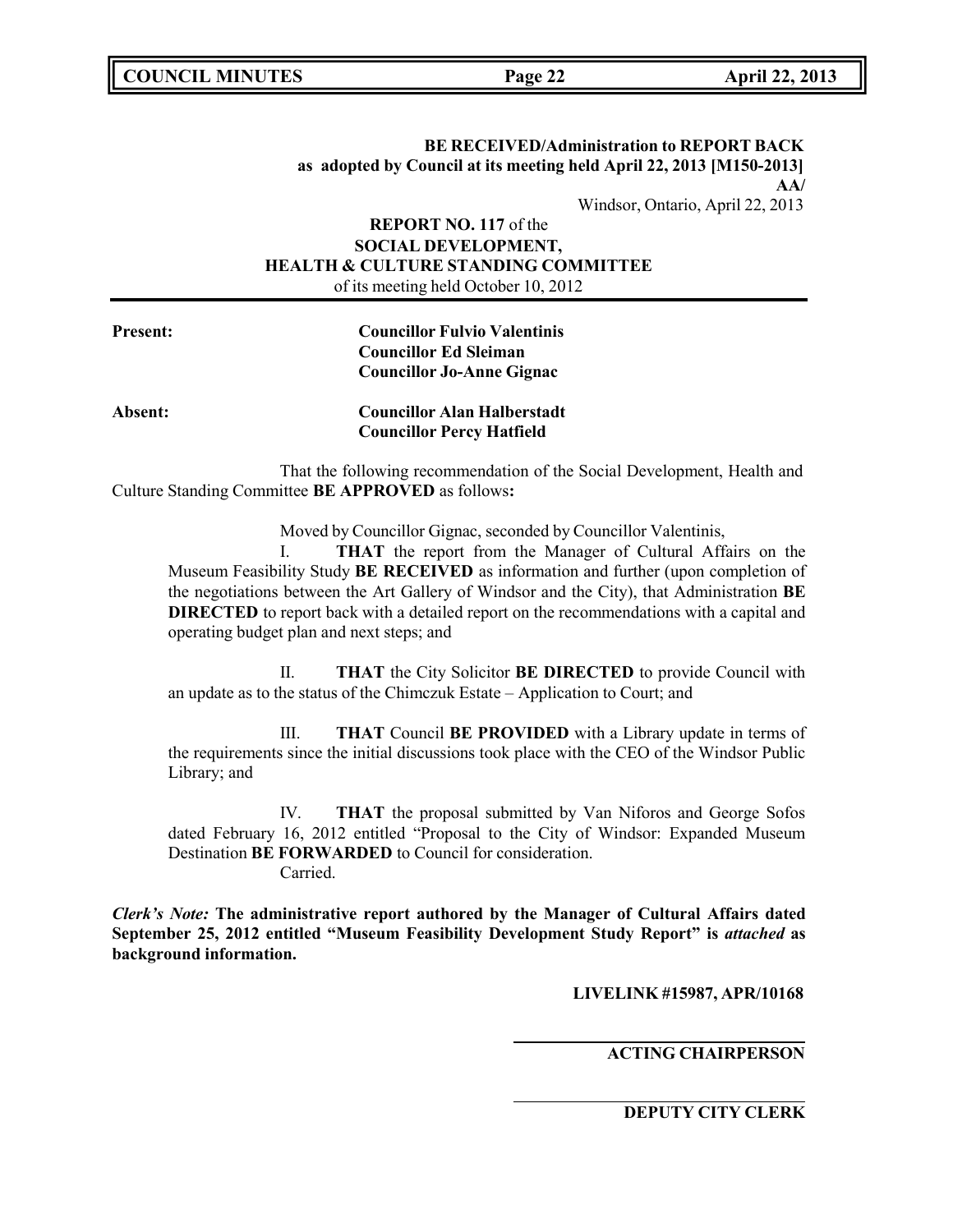**COUNCIL MINUTES Page 23 April 22, 2013**

# **BE RECEIVED for information as adopted by Council at its meeting held April 22, 2013 [M151-2013] AA/** Windsor, Ontario, April 22, 2013

# **REPORT NO. 123** of the **SOCIAL DEVELOPMENT, HEALTH & CULTURE STANDING COMMITTEE** of its meeting held October 10, 2012

| Present: | <b>Councillor Fulvio Valentinis</b> |
|----------|-------------------------------------|
|          | <b>Councillor Ed Sleiman</b>        |
|          | <b>Councillor Jo-Anne Gignac</b>    |
| Absent:  | <b>Councillor Alan Halberstadt</b>  |
|          | <b>Councillor Percy Hatfield</b>    |

That the following recommendation of the Social Development, Health and Culture Standing Committee **BE APPROVED** as follows**:**

Moved by Councillor Gignac, seconded by Councillor Valentinis,

**THAT** the Proposal to the City of Windsor entitled Expanded Museum Destination (February 16, 2012) submitted by Van Niforos and George Sofos **BE RECEIVED** for information. Carried.

*Clerk's Note:* **The proposal to the City of Windsor entitled Expanded Museum Destination (February 16, 2012) submitted by Messrs. Niforos and Sofos is** *attached* **as background information.**

**ACTING CHAIRPERSON**

**DEPUTY CITY CLERK**